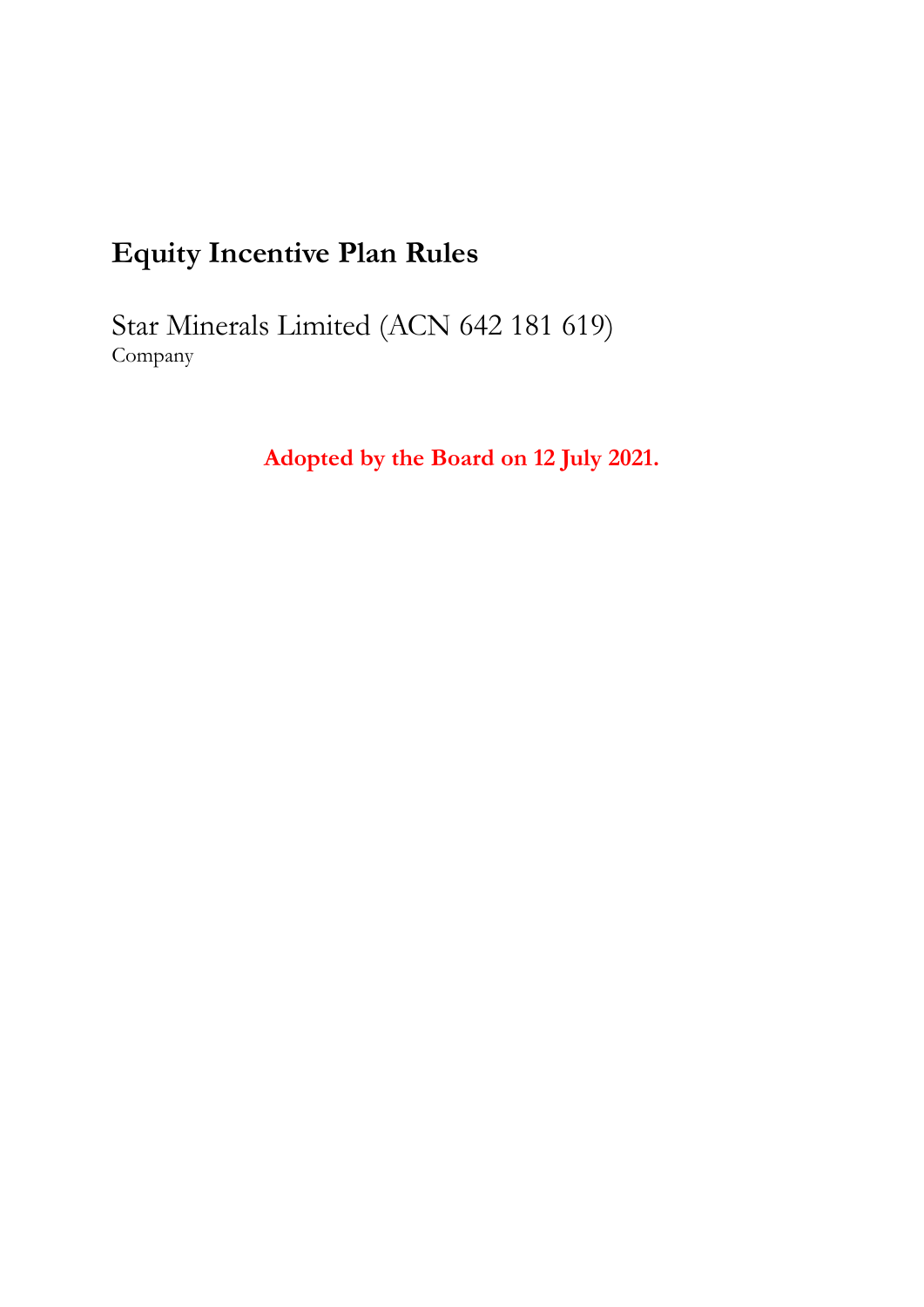# Table of contents

| 1.  |  |
|-----|--|
| 2.  |  |
| 3.  |  |
| 4.  |  |
| 5.  |  |
| 6.  |  |
| 7.  |  |
| 8.  |  |
| 9.  |  |
| 10. |  |
| 11. |  |
| 12. |  |
| 13. |  |
| 14. |  |
| 15. |  |
| 16. |  |
| 17. |  |
| 18. |  |
| 19. |  |
| 20. |  |
| 21. |  |
| 22. |  |
| 23. |  |
| 24. |  |
| 25. |  |
| 26. |  |
| 27. |  |
|     |  |
|     |  |
|     |  |
|     |  |
|     |  |
|     |  |
|     |  |
|     |  |
|     |  |
|     |  |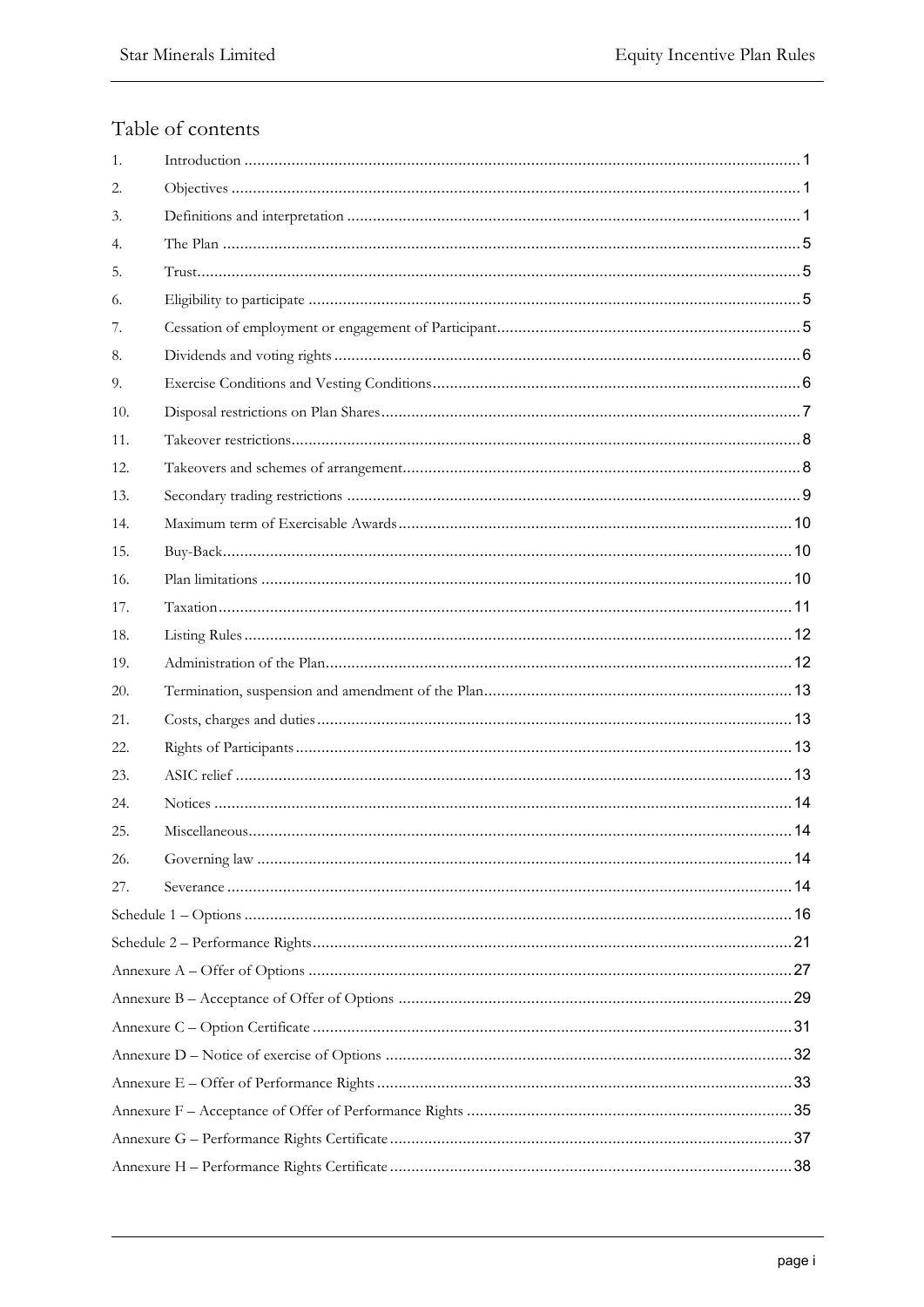# **1. Introduction**

- 1.1 This document sets out the rules (**Rules**) of the Equity Incentive Plan (**Plan**) for Star Minerals Limited ACN 642 181 619 (**Company**).
- 1.2 There are legal and tax consequences associated with participation in the Plan. Eligible Participants should ensure that they understand these consequences before accepting an invitation to participate in the Plan.

# **2. Objectives**

- 2.1 The objectives of the Plan are to:
	- (a) establish a method by which Eligible Participants can participate in the future growth and success of the Company;
	- (b) provide an incentive and reward for Eligible Participants for their contributions to the Company;
	- (c) attract and retain a high standard of managerial and technical personnel for the benefit of the Company; and
	- (d) align the interests of Eligible Participants more closely with the interests of Shareholders, by providing an opportunity for Eligible Participants to hold an equity interest in the Company.

# **3. Definitions and interpretation**

# 3.1 **Definitions**

In these Rules:

**Acceptance** means the acceptance of an Offer of Awards in such form as the Board may from time to time determine.

**Acceptance Date** means the date on which an Acceptance is lodged with the Company by an Eligible Participant or his or her nominee in accordance with the requirements of these Rules.

**Acceptance Form** means the Options Acceptance Form set out at Annexure B the Performance Rights Acceptance Form set out at Annexure F as the case may be.

**ASIC** means the Australian Securities & Investments Commission.

**Associate** has the meaning given to that term in the Listing Rules.

**ASX** means ASX Limited (ACN 008 624 691) trading as the Australian Securities Exchange.

**Award** means an Option or a Performance Right.

**Board** means the board of Directors of the Company from time to time.

**Business Day** means:

- (a) if the Company is not admitted to the official list of ASX, a day other than a Saturday, Sunday, public holiday or bank holiday in Perth, Western Australia; and
- (b) if the Company is admitted to the official list of ASX, has the meaning given to that term in the Listing Rules.

**Buy-Back** means the purchase by the Company of Awards prior to their exercise or vesting (as applicable), or the buy-back by the Company of any Plan Shares, pursuant to Rule 15.

**Change of Control Event** means a person, or a group of associated persons, becoming entitled to sufficient Shares to give that person or persons the ability, in a general meeting, to replace all or a majority of the Board.

**Company** means Star Minerals Limited (ACN 642 181 619).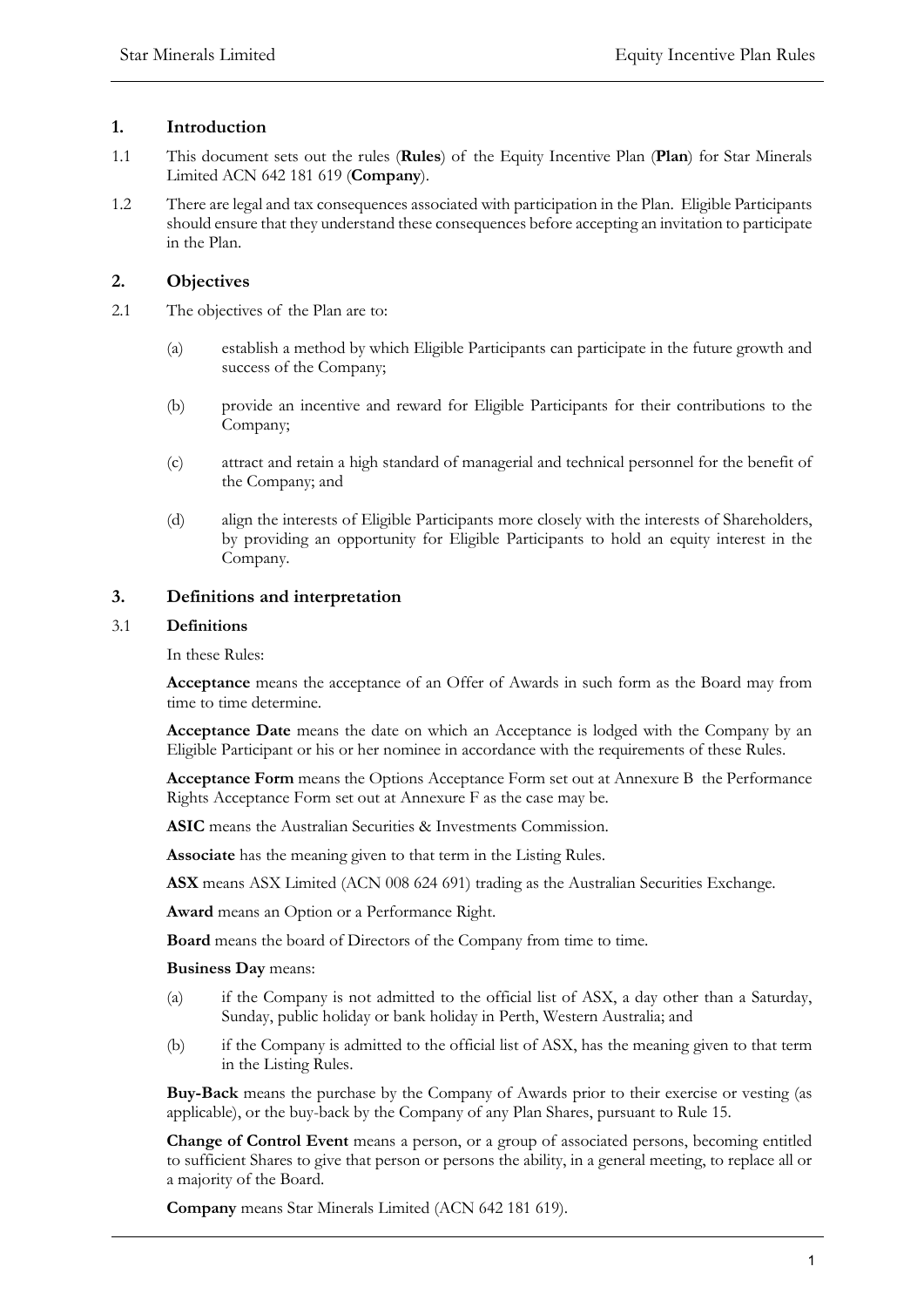**Constitution** means the constitution of the Company, as amended from time to time.

**Contractor** means a consultant or contractor that has entered into a contract which requires or might reasonably be expected to require the consultant or contractor to provide the pro-rata equivalent of 40% or more of a comparable full-time position with a Group Company:

- (a) directly in their individual capacity; or
- (b) through a company (e.g. a private company or a corporate trustee of a family trust) where the individual who performs the work under or in relation to the contract is a director of the company or the spouse of a director of that company.

**Corporations Act** means the *Corporations Act 2001* (Cth).

**Director** means a director of the Company.

**Dispose** means to sell, transfer, mortgage, pledge, charge, grant a Security Interest over or otherwise dispose of an Option or a Performance Right (as the context requires), and **Disposal** has a corresponding meaning.

**Eligible Participant** means a person who is, in relation to a Group Company:

- (a) a full-time or part-time employee, including an executive Director;
- (b) a non-executive Director;
- (c) a Contractor;
- (d) a casual employee where they are, or might reasonably be expected to be, engaged to work the pro-rata equivalent of 40% or more of a comparable full-time position; or
- (e) a person to whom an Offer is made but who can only accept that Offer if an arrangement has been entered into that will result in the person becoming covered by one of paragraphs (a) to (d) above.

**Exercisable Award** means an Award which must be exercised in order for a Participant to be issued with a Share.

**Exercise Condition** means a condition (excluding a Vesting Condition) which must be satisfied or waived before the Exercisable Award may be exercised.

**Exercise Date** means, with respect to an Exercisable Award, the date on which that Exercisable Award is exercised.

**Exercise Period** means the period from the Vesting Date to the Expiry Date.

#### **Exercise Price** means:

- (a) in relation to an Option, an amount determined by the Board as the subscription price per Share prior to the offer of the Option in accordance with paragraph 1 of Schedule 1 payable by a Participant on exercise of the Option;
- (b) in relation to a Performance Right which is an Exercisable Award, nil unless otherwise determined by the Board as the subscription price per Share prior to the offer of the Performance Right in accordance with paragraph 1 of Schedule 2 payable by a Participant on exercise of the Performance Right.

**Expiry Date** means 5.00pm WST on the day specified in an Offer as the "Expiry Date" as determined by the Board in its absolute discretion.

**Group Company** means the Company and any Related Body Corporate of the Company.

**Holder** means the registered holder of an Award.

**Issue Date** means the date on which the Company issues or grants an Award.

**Listing Rules** means the official Listing Rules of ASX, and any other rules of ASX which are applicable to the Company while the Company is listed on the official list of ASX, each as amended from time to time, except to the extent of any express waiver by ASX.

**Nominal Consideration** means consideration of not more than \$0.01 per Award.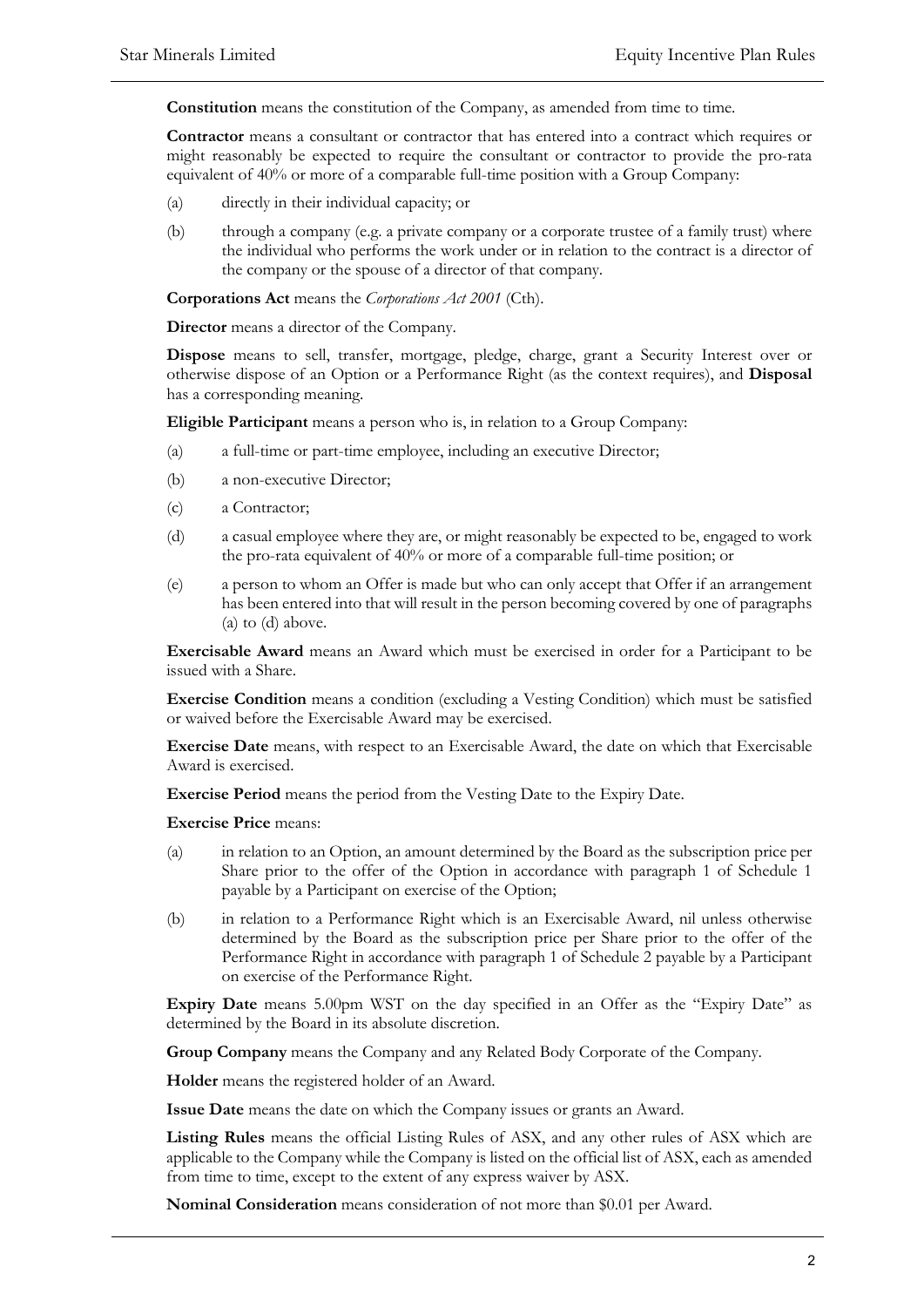**Offer** means the offer of Awards made in accordance with paragraph 1 of Schedule 1 or paragraph 1 of Schedule 2, and on the terms set out in these Rules with such adjustments as the Board may consider relevant having regard to the requirements of the Listing Rules (if applicable) or the individual circumstances of an Offer.

**Option** means a right, other than a Performance Right, to subscribe for or otherwise acquire a Share on the terms set out in these Rules.

**Participant** means an Eligible Participant to whom Awards have been validly issued or granted under the Plan.

**Performance Hurdle** means a performance hurdle as determined by the Remuneration Committee and specified in an Offer of an Award.

**Performance Right** means a right, other than an Option, to subscribe for or otherwise acquire a Share on the terms set out in these Rules.

**Permanent Disablement** means:

- (a) the illness or incapacity of the Eligible Participant necessitating the permanent withdrawal of the Eligible Participant from the work force, as accepted to the satisfaction of the Board; or
- (b) any other circumstances which the Board considers should be treated as Permanent Disablement for the purposes of the Plan.

**Plan** means the Equity Incentive Plan for the Company established in accordance with these Rules.

**Plan Share** means any Share held by a Participant:

- (a) in respect of which the Participant exercised an Exercisable Award; or
- (b) upon the automatic vesting of an Award which is not an Exercisable Award.

**Related Body Corporate** has the same meaning as given to that term in the Corporations Act.

**Remuneration Committee** means the committee of the Board responsible for considering and recommending remuneration of employees and contractors of the Company, or if no such committee is established, the Board.

**Restricted Award** means an Award of a particular class or type for which the Restricted Period has not expired or terminated.

**Restricted Period** means the period commencing on the Issue Date and expiring on the Vesting Date.

**Rules** means the rules of the Plan as set out in this document as amended from time to time.

**Securities Trading Policy** means the Company's policy for trading in Company securities by officers and employees of the Company, as amended from time to time.

**Security Interest** means a mortgage, charge, pledge, lien, encumbrance or other third-party interest of any nature.

**Share** means a fully paid ordinary share in the Company.

**Shareholder** means a holder of a Share.

**Takeover Period**, in relation to a takeover bid in respect of Shares, means either:

- (a) where a general offer has been made to acquire Shares, the period of 6 months (or such other period as the Board, in its absolute discretion, determines and notifies in writing to Participants) after such offer has become or been declared unconditional; or
- (b) in relation to a scheme of arrangement, the period of 6 months (or such other period as the Board, in its absolute discretion, determines and notifies in writing to Participants) after the scheme has become effective whereby more than 50 per cent of the Shares carrying a right to vote in general meetings of the Company have vested in another person or in any combination of persons acting in concert.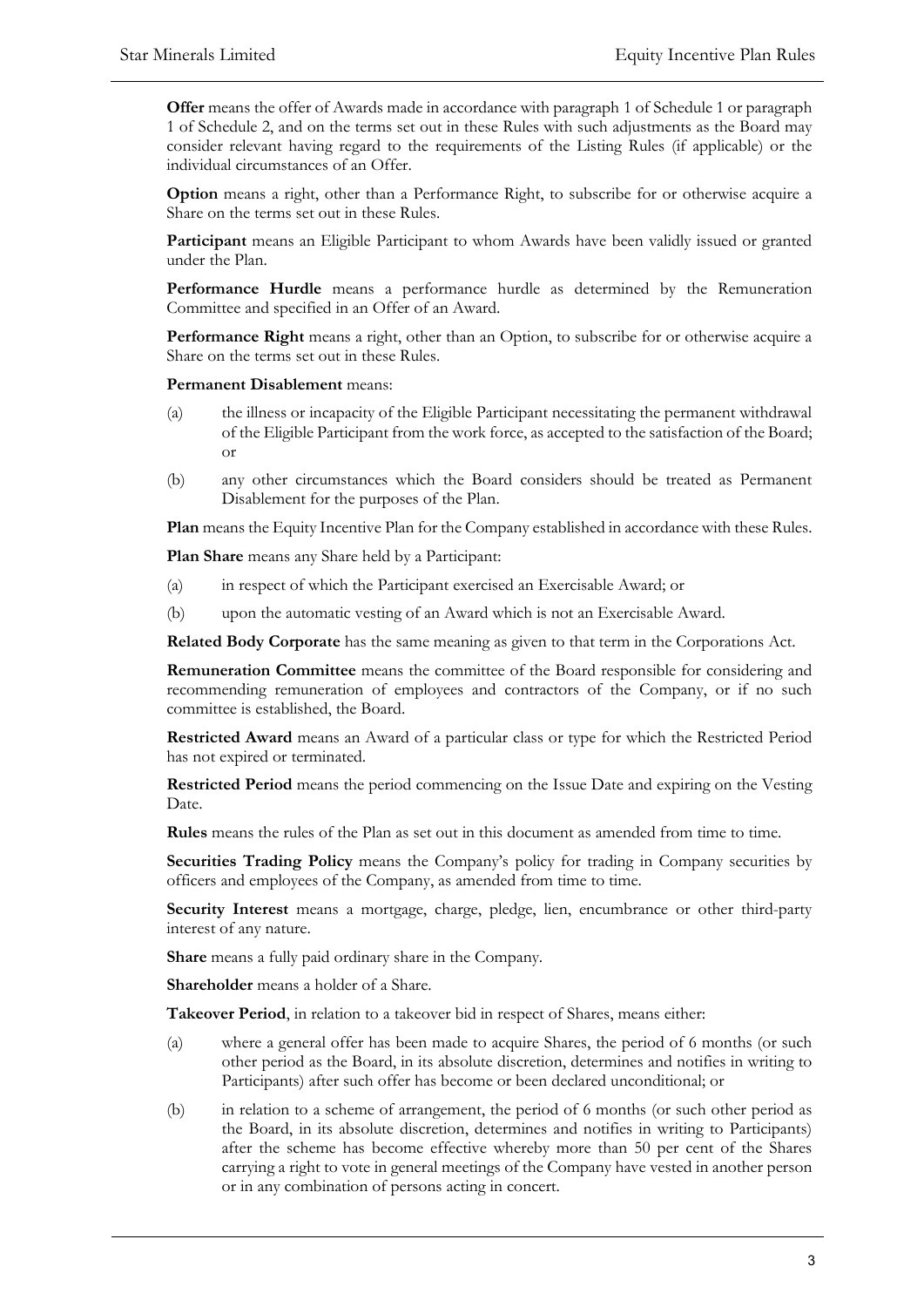**Vesting Condition** means a condition (excluding an Exercise Condition) relating to an Award which must be satisfied or waived before the Award can vest and may include Performance Hurdles.

**Vesting Date** means, with respect to an Award, the date on which all Vesting Conditions and Exercise Conditions applicable to that Award have been satisfied or waived.

**WST** means Western Standard Time, being the time in Perth, Western Australia.

#### 3.2 **Interpretation**

In these Rules, unless expressed to the contrary:

- (a) any reference in the Plan to any enactment includes a reference to that enactment as from time to time amended, consolidated, re-enacted or replaced and to all regulations or instruments issued under it;
- (b) any words denoting the singular include the plural and words denoting the plural include the singular;
- (c) any words denoting one gender include the other gender;
- (d) where any word or phrase is given a definite meaning in the Plan, any part of the speech or other grammatical form of that word or phrase has a corresponding meaning;
- (e) a reference to a power, right or discretion being exercisable by the Board is taken to be a reference to that power, right or discretion being exercisable by a delegate of the Board;
- (f) a reference to an application to participate in the Plan includes any process implemented by the Board to provide for deemed applications; and
- (g) a reference to:
	- (i) a person includes a firm, unincorporated association, corporation and a government or statutory body or authority;
	- (ii) a person includes its legal personal representatives, successors and assigns;
	- (iii) a statute, ordinance, code or other law includes regulations and other statutory instruments under it and consolidations, amendments, re-enactments or replacements of any of them;
	- (iv) a right includes a benefit, remedy, discretion, authority or power;
	- (v) an obligation includes a warranty or representation and a reference to a failure to observe or perform an obligation includes a breach of warranty or representative;
	- (vi) **\$** or **dollars** is a reference to the lawful currency of Australia;
	- (vii) a reference in these Rules to a Rule or Schedule is a reference to a Rule or Schedule of these Rules, and a reference to an Annexure is a reference to an Annexure to these Rules;
	- (viii) this or any other document includes the document as varied or replaced and notwithstanding any change in the identity of the parties; and
	- (ix) any thing (including, without limitation, any amount) is a reference to the whole or any part of it and a reference to a group of things or persons is a reference to any one or more of them; and
- (h) any word or phrase used in these Rules which is not defined in these Rules, but which is defined in the Listing Rules has the same meaning as defined in the Listing Rules; and
- (i) a reference to the Listing Rules has effect only if the Company is listed on the official list of ASX, and is otherwise to be disregarded (save where any term is defined by reference to the meaning given to it in the Listing Rules).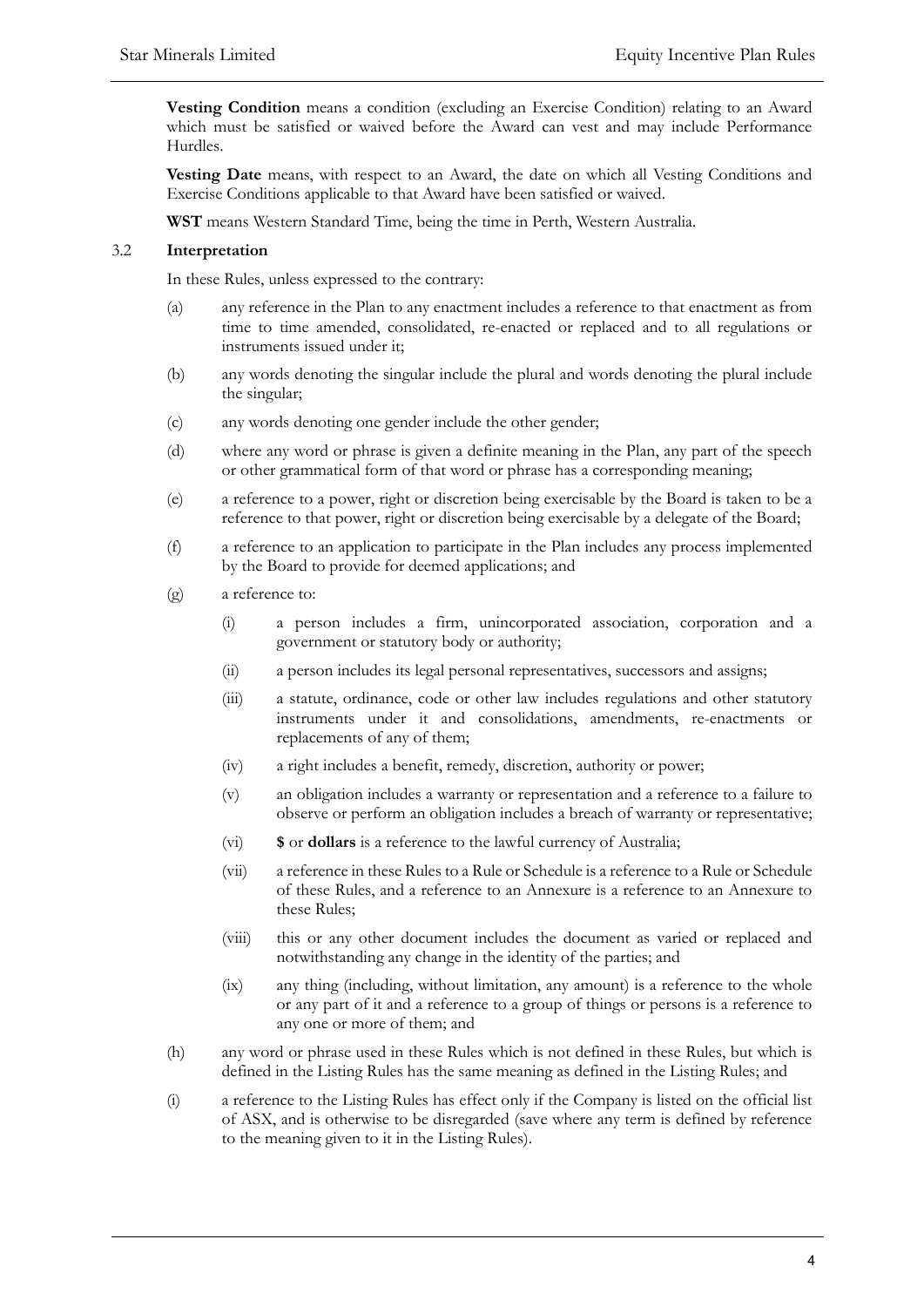### 3.3 **Headings**

A heading in these Rules is for convenience only and does not affect the interpretation of these Rules.

# **4. The Plan**

- 4.1 The Plan will commence on a date determined by resolution of the Board.
- 4.2 There shall be set aside for the purposes of the Plan such number of Awards as the Board may from time to time determine.
- 4.3 The Board will administer the Plan.
- 4.4 If and for so long as the Company is listed on the official list of ASX, Awards may not be offered to a Director or his or her Associates except where approval is given by Shareholders in general meeting in accordance with the requirements of the Listing Rules and the Corporations Act.
- 4.5 Participation in the Plan is subject to the Rules.
- 4.6 Subject to the power of the Board to vary or supplement any of the provisions of any Schedule in relation to any Offer, the provisions of:
	- (a) Schedule 1 apply to the extent the Company makes an Eligible Participant an Offer of Options; and
	- (b) Schedule 2 apply to the extent the Company makes an Eligible Participant an Offer of Performance Rights.

# **5. Trust**

- (a) The Board may, in its sole and absolute discretion, use an employee share trust or other mechanism for the purposes of holding any Shares for Participants under the Plan.
- (b) If the Board uses a mechanism referred to in Rule 5(a), a reference in these Rules to the "issue" of any Shares to a Participant is taken to include any transfer of Shares to a Participant that may be effected or procured by the Company, including from any third party.

# **6. Eligibility to participate**

- 6.1 Subject to Rule 4.4 in respect of the participation of Directors and their Associates, Eligible Participants are eligible to participate in the Plan.
- 6.2 Eligibility to participate in the Plan does not confer a right to participate in the Plan. Participation in the Plan will be solely determined by the Board in accordance with these Rules.
- 6.3 The Board may in its absolute discretion determine criteria to apply to an Eligible Participant for participation in the Plan including, without limitation, a minimum period of service.
- 6.4 Awards may be issued or granted to Eligible Participants or their nominees as approved by the Board from time to time.
- 6.5 The Board may in its discretion determine the number of Awards to be offered to an Eligible Participant and the Board may, subject to these Rules, determine the terms and conditions applicable to such Awards.

# **7. Cessation of employment or engagement of Participant**

# 7.1 **Automatic lapse and forfeiture**

Subject to Rule 7.2, Restricted Awards will automatically lapse and be forfeited if:

(a) the Participant to whom the Awards were first granted: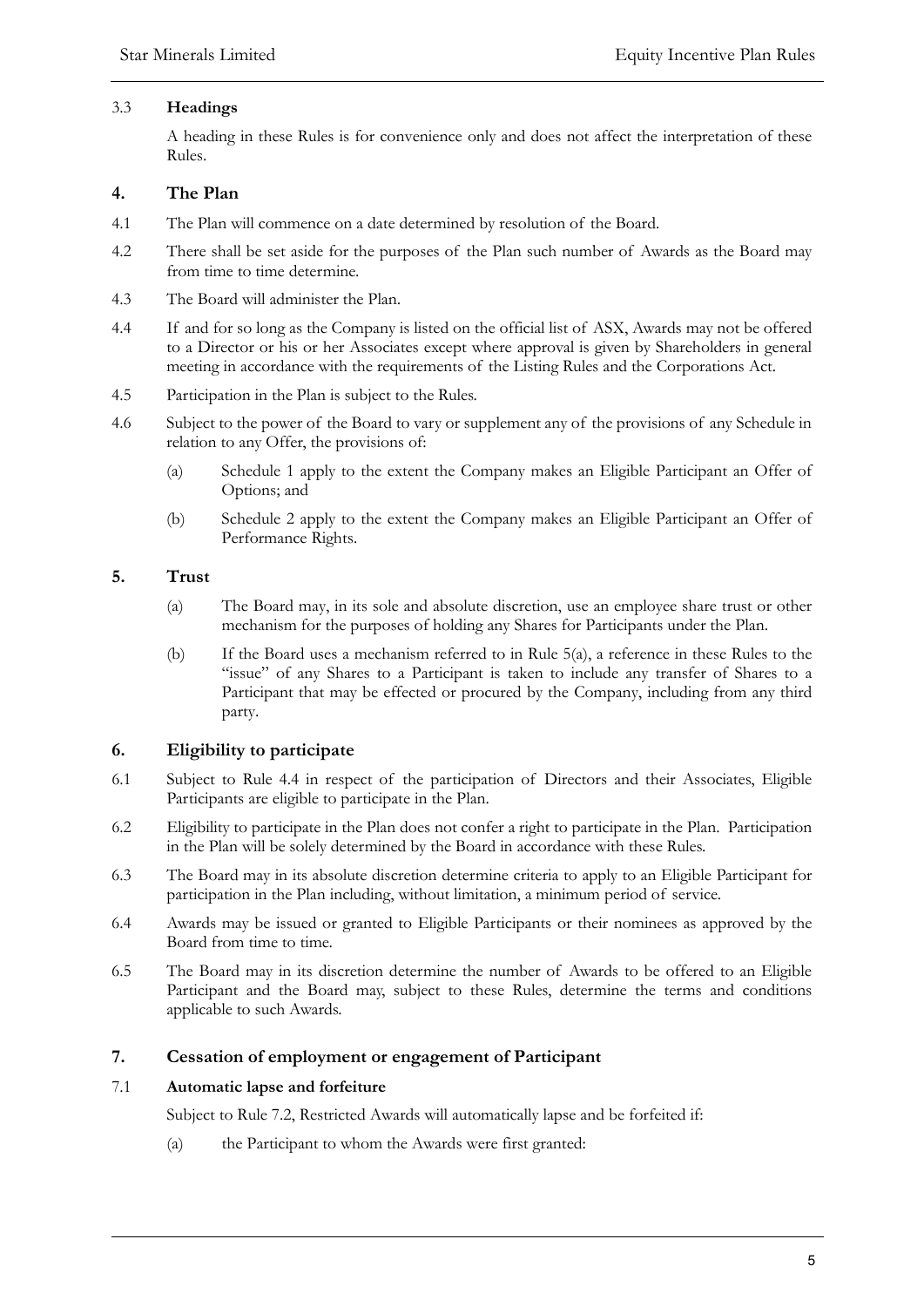- (i) voluntarily resigns from employment with the Company or terminates the Participant's contract of engagement with the Company, otherwise than to take up employment or engagement with a Related Body Corporate of the Company;
- (ii) is dismissed from employment, is removed from his or her position with the Company, or has their contract of engagement terminated for any one or more of the following reasons:
	- A. material breach of the terms of any contract of employment, engagement or office entered into by the Company (or another Group Company);
	- B. a negligent act or omission; or
	- C. other conduct justifying termination of employment, engagement or office without notice either under the Participant's contract of employment, engagement or office, or at common law;
- (iii) ceases his or her employment, engagement or office for any reason and commences employment, engagement or office, or otherwise acts, in breach of any post-termination restrictions contained in his or her contract of employment, engagement or office entered into by the relevant Group Company and the Participant; or
- (iv) is ineligible to hold his or her office pursuant to the Corporations Act;
- (b) Performance Hurdles, if any, are not satisfied in full, in which case a proportion of Awards may be forfeited, such proportion to be at the absolute discretion of the Board; or
- (c) Performance Hurdles, if any, are not satisfied below a minimum threshold, in which case all Awards subject to such Performance Hurdles will be forfeited.

### 7.2 **Exceptions**

Restricted Awards will not lapse and be forfeited if the Participant ceases employment, is removed from his or her position, or has their engagement by the Company terminated in the following circumstances:

- (a) death of the Participant;
- (b) Permanent Disablement of the Participant;
- (c) retirement of the Participant;
- (d) redundancy; or
- (e) where the Board in its absolute discretion determines that the Participant may maintain his/her right to exercise Exercisable Awards or receive other non-Exercisable Awards on their vesting.

# **8. Dividends and voting rights**

Holders of Awards do not have any rights to vote at meetings of the Company or receive dividends until Plan Shares are issued or acquired on the exercise or vesting of Awards pursuant to the Rules.

### **9. Exercise Conditions and Vesting Conditions**

- 9.1 The Board may, when Awards are offered, determine that the Awards issued or granted will be subject to Exercise Conditions or Vesting Conditions, at the Board's absolute discretion.
- 9.2 Awards which are subject to Exercise Conditions or Vesting Conditions are liable to lapse if any of the Exercise Conditions or Vesting Conditions are not satisfied. An Award which lapses will be cancelled and will not thereafter be capable of being exercised by the Holder or vesting in the Holder.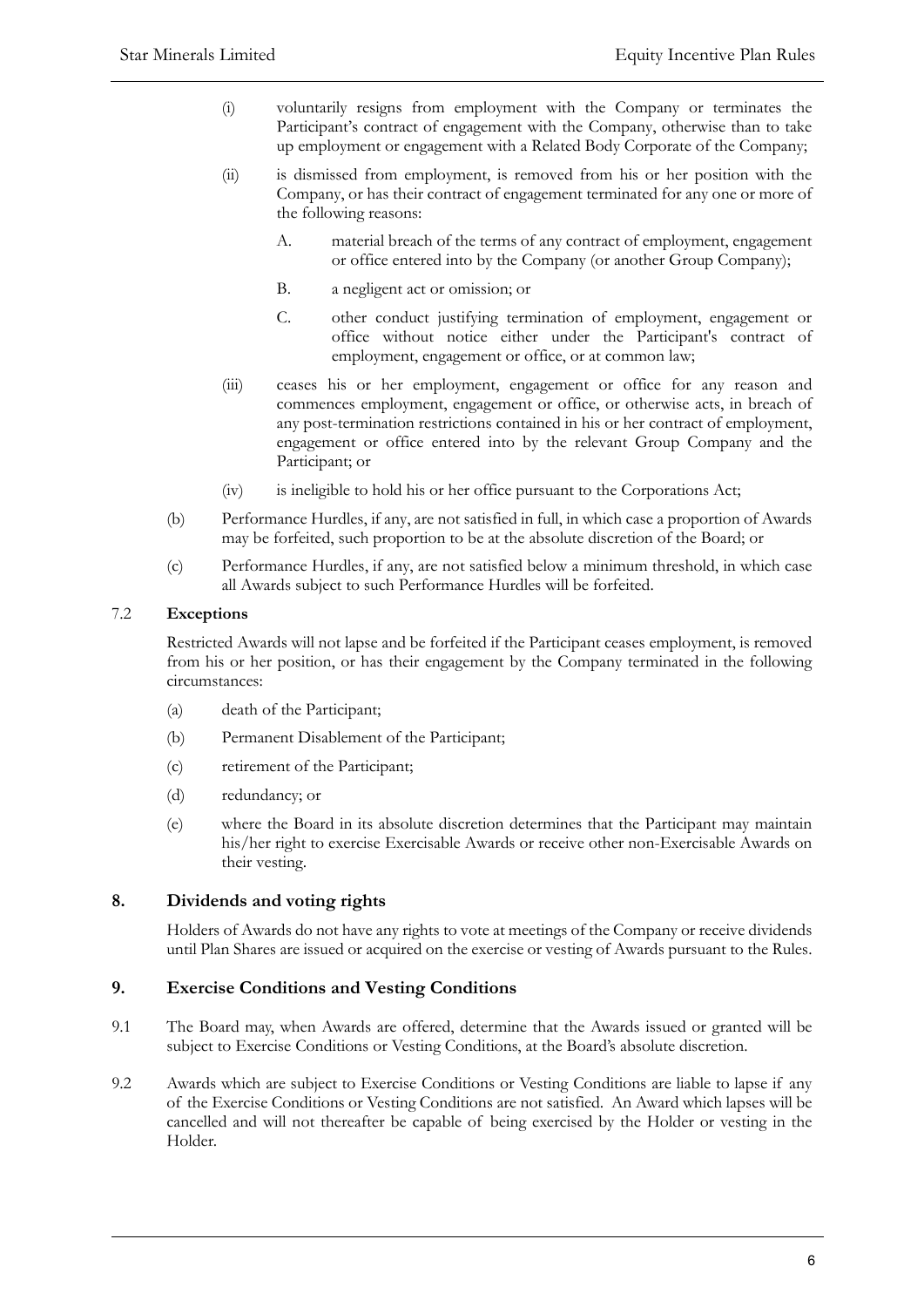- 9.3 Any Awards which are subject to Exercise Conditions or Vesting Conditions cannot be exercised or vest until such time as the Exercise Conditions or Vesting Conditions have been satisfied or waived.
- 9.4 Exercise Conditions or Vesting Conditions will comprise those conditions described as such by the Board and set out in an Offer (or in a document accompanying an Offer).
- 9.5 Without limiting the Board's power to impose Exercise Conditions or Vesting Conditions, Exercise Conditions or Vesting Conditions may include::
	- (a) a condition that the Eligible Participant remain as an employee, contractor or officer (as the case may be) of the Company or its Related Body Corporate for a stipulated minimum period;
	- (b) a condition that any stipulated performance criterion be satisfied by the Eligible Participant;
	- (c) a condition that certain specified milestones in connection with the business of the Company or its Related Body Corporate be completed within a specified time or in a specified manner; and
	- (d) a condition that the market price of Shares attain a specified price (or remain at a specified price for a specified number of days) within a specified period.
- 9.6 Any Exercise Conditions or Vesting Conditions imposed by the Board may subsequently be waived in whole or in part by the Company by notice in writing to the Holder of the relevant Awards. Any Exercise Conditions or Vesting Conditions so waived will be deemed to be satisfied. For the avoidance of doubt, Exercise Conditions or Vesting Conditions may be waived after a Participant has ceased to be an Eligible Participant in which case the waiver will be deemed to have occurred while the Participant remained an Eligible Participant.
- 9.7 Subject to the Listing Rules, the Company may also vary any Exercise Conditions or Vesting Conditions by notice in writing to the Holder of the relevant Awards provided such variation is not adverse to the Participant holding the relevant Awards.
- 9.8 Awards may also be liable to forfeiture on the terms and conditions set out in Rule 7 of this Plan.

# **10. Disposal restrictions on Plan Shares**

- 10.1 The Board may, in its sole and absolute discretion, determine prior to an Offer being made, that there will be one or more restrictions on any Participant dealing with or in respect of any Plan Share that may be issued with respect to that Award, including any restriction on the disposal of any Plan Share, the granting (or purporting to grant) of any Security Interest in or over any Plan Share, or otherwise dealing with (or purporting to dispose or deal with) any Plan Share.
- 10.2 Subject to Rule 10.1, neither a Plan Share, nor any beneficial or legal interest in a Plan Share, may be transferred, encumbered or otherwise disposed of, or have a Security Interest granted over it, by a Participant unless all restrictions on the transfer, encumbrance or disposal of the Plan Share have been met, the Board has waived any such restrictions, or the prior consent of the Board is obtained which consent may impose such terms and conditions on such transfer, encumbrance or disposal as the Board sees fit.
- 10.3 The Company may do such things and enter into such arrangements with the Company's securities registry or otherwise as it considers necessary to enforce the restrictions set out in Rule 10.2, including but not limited to imposing a holding lock on any Plan Share or using an employee share trust to hold any Plan Share during the relevant restriction period. Participants acknowledge and agree that they will be bound by any action by the Company under this Rule 10.3.
- 10.4 For the avoidance of doubt, the imposition of a restriction on any Plan Share held by a Participant pursuant to Rule 10.1 will not affect the Participant's entitlement to receive a notice of, or to vote or attend at, a meeting of the members of the Company or Shareholders, or to receive any dividends declared by the Company during the relevant restriction period.
- 10.5 Participants must comply with the Securities Trading Policy at all times.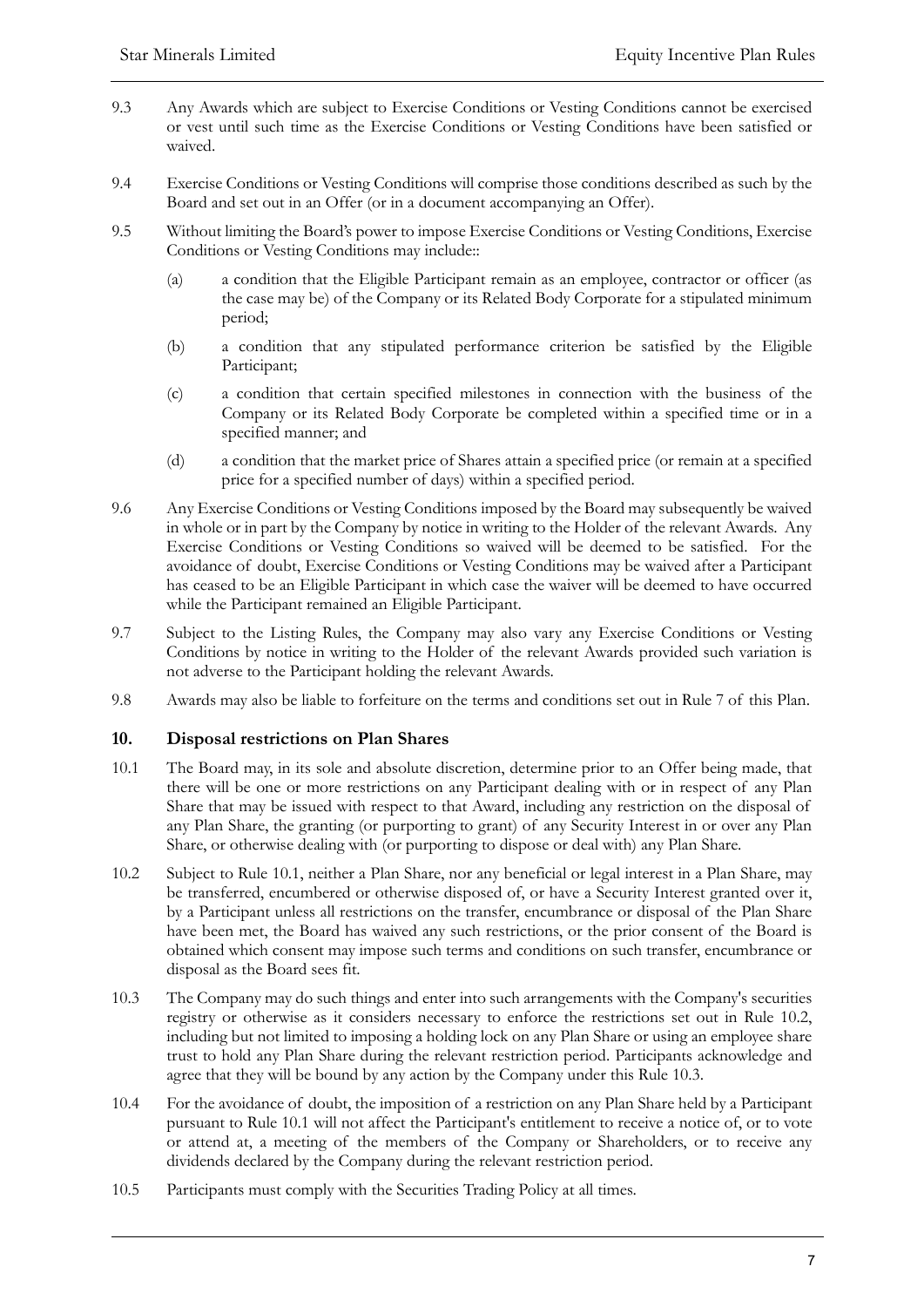# **11. Takeover restrictions**

#### 11.1 **Application**

This Rule 11 is a term of each Award for so long as the Company is a public company for the purposes of the Corporations Act.

#### 11.2 **Deferral of exercise or vesting**

If the exercise or vesting of any Awards (or a number of those Awards) would result in any person contravening section 606(1) of the Corporations Act (**Takeover Restriction**) then:

- (a) Any purported exercise or vesting of those Awards (or any part thereof) will be deferred until such later time or times that the exercise or vesting (as applicable) would not result in a contravention of the Takeover Restriction.
- (b) A Holder may give written notification to the Company if they consider that the exercise or vesting of those Awards (or any part thereof) may result in the contravention of the Takeover Restriction, failing which the Company may assume the exercise or vesting of those Awards will not result in any person being in contravention of the Takeover Restriction.
- (c) The Company may (but is not obliged to) by written notice to a Holder, request a Holder to provide the written notice referred to in Rule 11.2(b) within 7 days if the Company considers that the exercise or vesting of those Awards (or any part thereof) may result in a contravention of the Takeover Restriction.
- (d) If the Holder does not give notification to the Company requested under Rule 11.2(c) within 7 days to the effect that they consider the exercise or vesting of the Awards (or part thereof) may result in the contravention of the Takeover Restriction, then the Company may assume that the exercise or vesting of those Awards (or part thereof) will not result in any person being in contravention of the Takeover Restriction.

### **12. Takeovers and schemes of arrangement**

### 12.1 **Application**

This Rule 12 is a term of each Award for so long as the Company is listed on the official list of ASX.

### 12.2 **Defined terms**

In this Rule 12:

**Cleansing Statement** means a written notice issued by the Company to ASX pursuant to section 708A(5) of the Corporations Act, meeting the requirements of section 708A(6) of the Corporations Act.

**Condition** means an Exercise Condition or a Vesting Condition, as the context requires.

**Exempt Investor** means a person referred to in section 708 of the Corporations Act or any applicable ASIC class order to whom securities may be issued or sold without providing disclosure under Chapter 6D of the Corporations Act.

#### **Trigger Event** means:

- (a) a takeover bid under Chapter 6 of the Corporations Act is made in respect of the Company under which acceptances have been received for more than 50% of the Company's shares on issue and the bid is declared unconditional by the bidder; or
- (b) a court grants orders approving a compromise or arrangement for the purposes of or in connection with a scheme of arrangement for the reconstruction of the Company or its amalgamation with any other company or companies (including under Part 5.1 of the Corporations Act).

#### 12.3 **Release of conditions**

(a) If a Trigger Event occurs, then as at the date of that Trigger Event: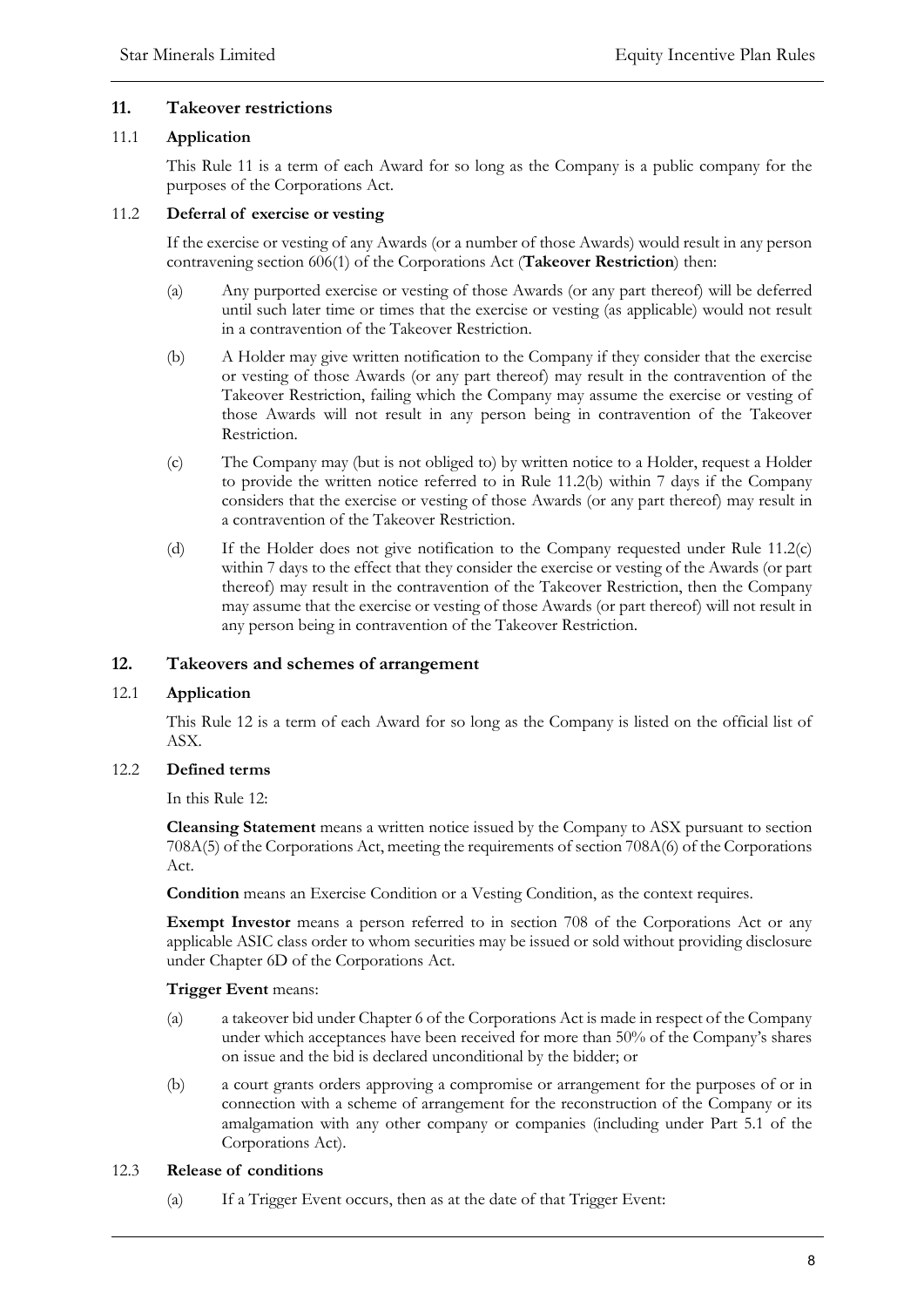- (i) subject to Rule 12.3(b), the Conditions are released and cease to apply to Restricted Awards equal in number to up to 10% of the Shares on issue at that time, such that those Restricted Awards may vest and be exercised; and
- (ii) the release and cessation of Conditions under Rule  $12.3(a)(i)$  will be completed on a pro rata basis for each Holder.
- (b) If the Company has granted other classes of Award (**Other Restricted Awards**) with rights releasing Conditions that are of the same or substantially similar nature to Rules  $12.3(a)(i)$  and  $12.3(a)(ii)$ :
	- (i) the total number of Shares that may be issued under Rule  $12.3(a)(i)$ , when aggregated with all Shares issued on release of Conditions for the Other Restricted Awards due to a Trigger Event, must not exceed 10% of the Shares on issue as at that time; and
	- (ii) the number of Shares that will be issued under Rule  $12.3(a)(i)$  will be calculated as follows:

# Number of Shares  $=$  ( $(A/B)$  x 100) x C

where:

- $A =$  the number of Restricted Awards on issue as at the date of the Trigger Event;
- $B =$  the total number of Restricted Awards and Other Restricted Awards on issue as at the date of the Trigger Event; and
- $C =$  the number representing 10% of the Shares on issue as at the date of the Trigger Event.

# **13. Secondary trading restrictions**

- (a) This Rule 13 applies if any Plan Shares would otherwise be subject to any secondary trading restrictions as a result of the application of Chapter 6D of the Corporations Act.
- (b) Subject to Rule 13(c), the Company must lodge with ASX a duly completed Cleansing Statement within 5 Business Days of issuing Plan Shares.
- (c) If the Company would be unable to issue a Cleansing Statement in relation to any proposed issue of Plan Shares due to an inability to satisfy the conditions under the Corporations Act to do so (including the conditions set out in section 708A(5) or (6) of the Corporations Act):
	- (i) the Company must, as soon as reasonably practicable, on or after the proposed date of issue of the relevant Plan Shares, and in any event within 60 days of that proposed date of issue, lodge with ASIC a prospectus prepared in accordance with Chapter 6D of the Corporations Act offering Shares (**Cleansing Prospectus**); and
	- (ii) the Company is not required to issue the relevant Plan Shares prior to the lodgement of the Cleansing Prospectus with ASIC (**Prospectus Lodgement**) unless the Holder elects, by notice in writing to the Company, to **receive** those Plan Shares prior to Prospectus Lodgement (**Issuance Election**), in which case:
		- A. without limiting Rule 10 or any term of an Award restricting disposal of the Plan Shares, the Holder undertakes not to sell or otherwise dispose of those Plan Shares prior to Prospectus Lodgement, other than to an Exempt Investor; and
		- B. the Company is authorised to instruct its securities registry to place a holding lock on those Plan Shares until Prospectus Lodgement
- (d) Unless the Holder has made an Issuance Election, the Company is not required to issue Plan Shares on exercise or vesting of an Award until Prospectus Lodgement.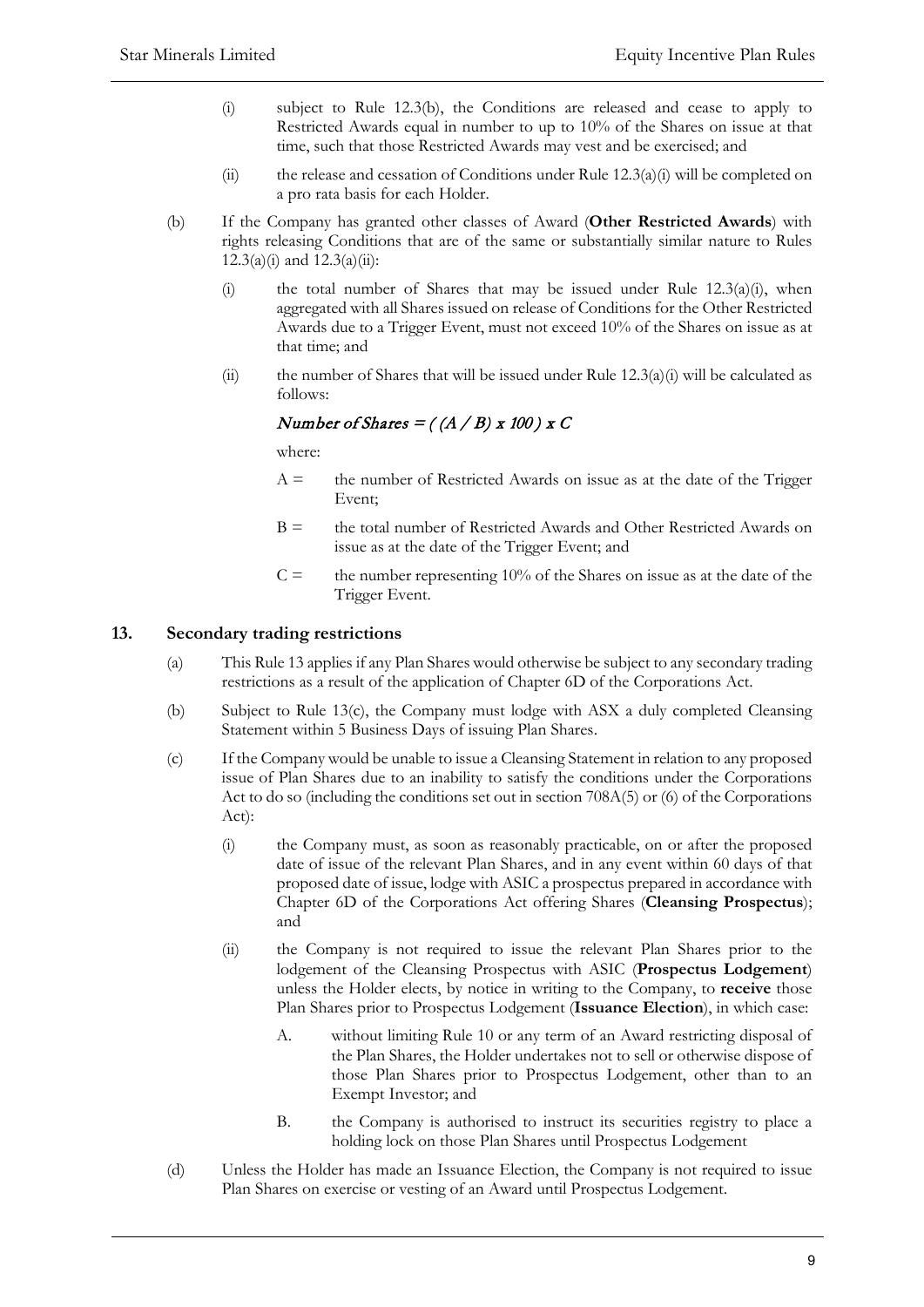- (e) As an alternative to lodging a Cleansing Prospectus, the Company may, in its discretion, apply to ASIC for relief under section 741 of the Corporations Act to permit the Company to issue a Cleansing Statement (**Relief Application**) notwithstanding that it may notsatisfy the requirements set out in section 708A(5) or (6) of the Corporations Act, in which case the Holder may make an Issuance Election provided that:
	- (i) without limiting Rule 10 or any term of an Award restricting disposal of the Plan Shares, the Holder undertakes not to sell or otherwise dispose of those Plan Shares prior ASIC granting the Relief Application and the Company issuing a Cleansing Statement, other than to an Exempt Investor; and
	- (ii) the Company is authorised to instruct its securities registry to place a holding lock on those Plan Shares until the Cleansing Statement is announced to ASX by the Company.

# **14. Maximum term of Exercisable Awards**

Without limiting any earlier expiry date stated in, or determined by the terms of, an Offer, an Exercisable Award which has not been exercised will expire on the date that is 15 years after the date on which it became exercisable.

# **15. Buy-Back**

- 15.1 Subject to compliance with applicable securities laws, the Company may Buy-Back Awards or Plan Shares for an amount agreed with the Participant at any time.
- 15.2 Each Participant will do all acts, matters and things which are necessary or desirable to give effect to any Buy-Back of his or her Awards or Plan Shares.

# **16. Plan limitations**

# 16.1 **20% limit if not listed on ASX**

- (a) If and for so long as the Company is not listed on the official list of ASX, the Board must not make an Offer unless the Directors have reasonable grounds to believe that the number of Plan Shares that have been or may be issued in any of the circumstances covered by the following paragraphs will not exceed 20% of the total number of underlying Shares on issue:
	- (i) Plan Shares that may be issued under the relevant Offer; and
	- (ii) Plan Shares issued or that may be issued as a result of offers made at any time during the previous 3 year period under:
		- A. an employee incentive scheme covered by ASIC Class Order CO 14/1001; or
		- B. an ASIC exempt arrangement of a similar kind to an employee incentive scheme.
- (b) Rule 16.1(a) only applies if and for so long as the Company seeks to rely upon ASIC Class Order CO 14/1001.

### 16.2 **5% limit if listed on ASX**

For so long as the Company is listed on the official list of ASX, the Board must not make an Offer if the Directors have reasonable grounds to believe that the aggregate number of Plan Shares that have been issued, or may be issued, in the circumstances covered by the following paragraphs, will exceed 5% of the total number of underlying Shares on issue:

(a) Plan Shares that may be issued under the relevant Offer; and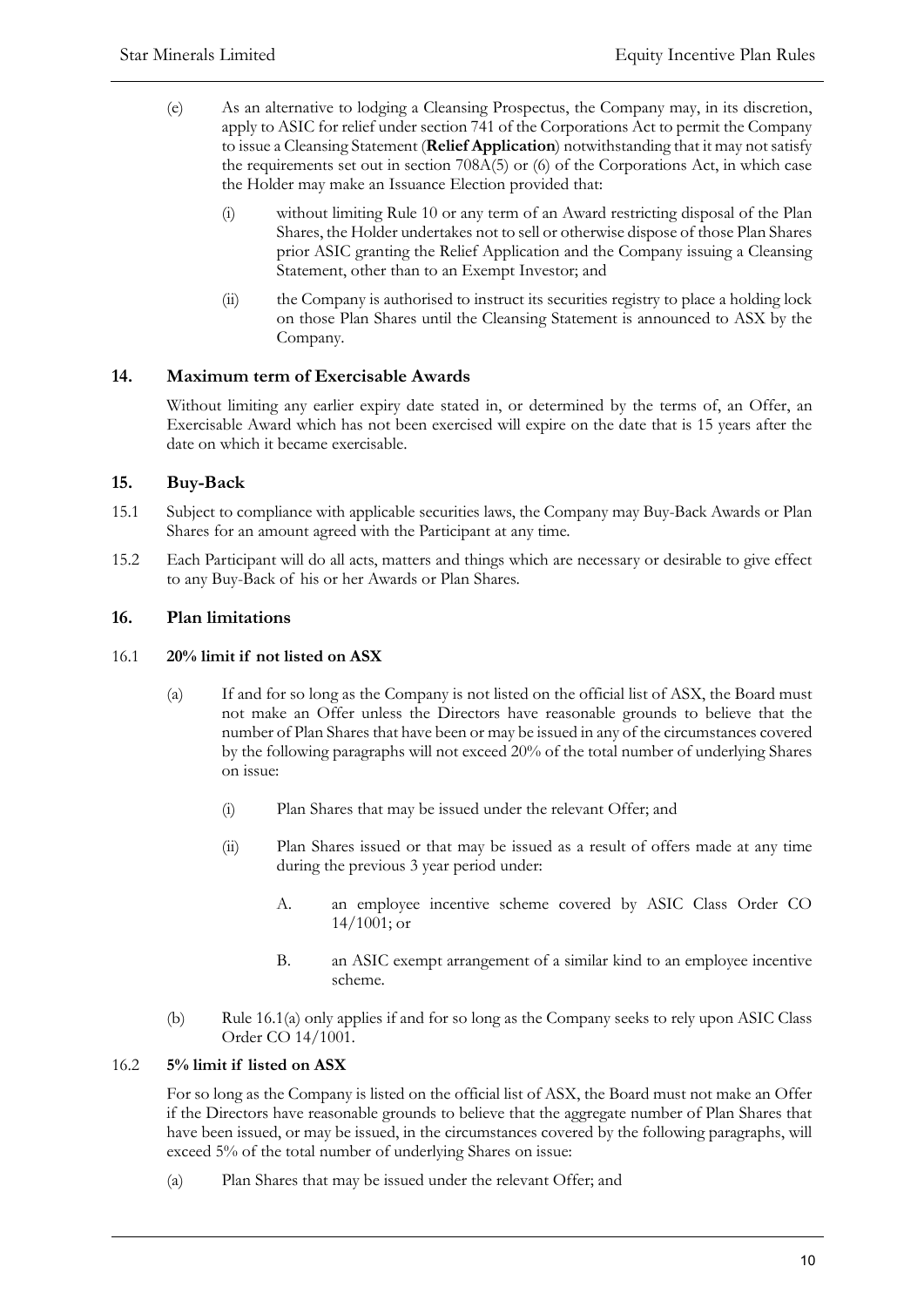- (b) Plan Shares issued or that may be issued as a result of offers made at any time during the 3 year period prior to the date of the proposed Offer, under:
	- (i) an employee incentive scheme covered by ASIC Class Order CO 14/1000; or
	- (ii) an ASIC exempt arrangement of a similar kind to an employee incentive scheme.

# 16.3 **Exclusions**

- (a) Where an Award lapses without being exercised or vesting, any Plan Shares which would have otherwise been received on the exercise or vesting of the Award are ignored when calculating the limits in Rule 16.1 (**Plan Limits**).
- (b) For the purpose of Rule 16.1, any Awards or Plan Shares issued or granted without ASIC relief are not included in the calculation of the Plan Limits and consequently any Awards or Plan Shares offered in the following circumstances may be disregarded:
	- (i) an offer made to a person situated outside Australia at the time of receipt of the Offer;
	- (ii) an offer that did not need disclosure to investors because of section 708 or section 1012D of the Corporations Act; or
	- (iii) an offer made pursuant to a disclosure document (as defined in the Corporations Act).

# **17. Taxation**

# 17.1 **General**

- (a) Neither the Company nor its directors, officers, employees, representatives or agents take any responsibility or assume any liability for the taxation liabilities of Participants that arise in respect of the issue, grant, exercise or vesting of Awards.
- (b) Upon the exercise or vesting of an Award, the Participant must make arrangements satisfactory to the Company regarding payment of any federal, state, provincial, local or other taxes of any kind required by law to be paid in connection with the exercise or vesting of the Award. In order to satisfy any obligation to remit an amount to a taxation authority on account of such taxes in respect of the exercise, transfer or other disposition of an Award (the **Withholding Tax Amount**), the Company must have the right, in its discretion, to:
	- (i) retain and withhold amounts from any amount or amounts owing to the Participant, whether under this Plan or otherwise;
	- (ii) require the Participant to pay to the Company the Withholding Tax Amount as a condition of exercise or vesting of an Award by a Holder, where the payment received by the Company must be held on behalf of the Participant, and remitted to the appropriate taxing authority by the Company on behalf of the Participant; and/or
	- (iii) withhold from the Plan Shares otherwise deliverable to the Participant on exercise or vesting of an Award such number of Plan Shares as have a market value not less than the Withholding Tax Amount and cause such withheld Plan Shares to be sold on the Participant's behalf to fund the Withholding Tax Amount, where:
		- A. the Company will not be responsible for obtaining any particular price for the Plan Shares;
		- B. the proceeds of any Plan Shares sold must be held by the Company on behalf of the Participant, and remitted to the appropriate taxing authority by the Company on behalf of the Participant; and
		- C. any proceeds from such sale in excess of the Withholding Tax Amount must be promptly paid over to the Holder.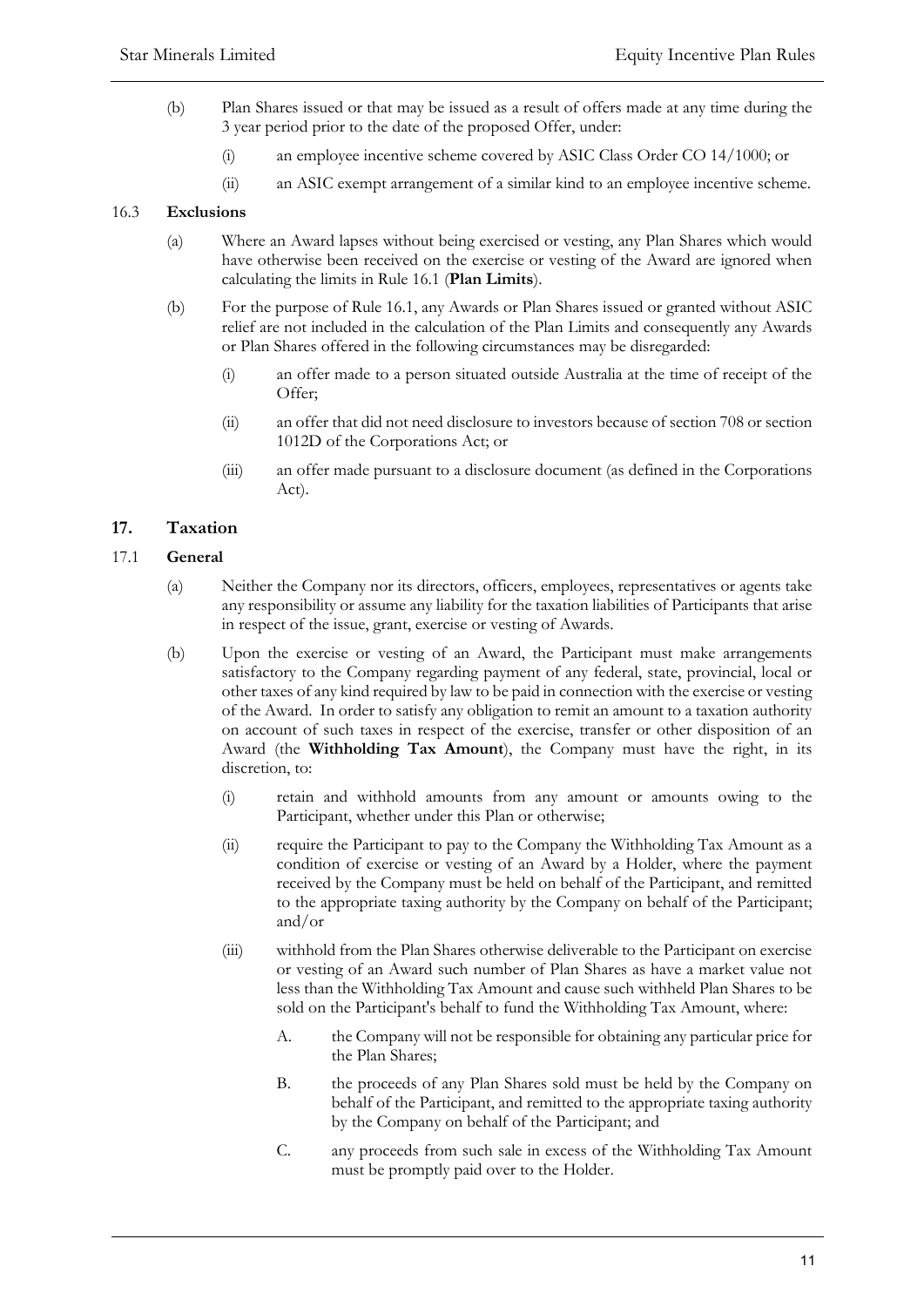(c) Notwithstanding Rule 17.1(b), nothing precludes the Company and the Participant from agreeing to use a combination of the methods described in this Rule 17 or some other method to fund the Withholding Tax Amount.

# 17.2 **Deferred taxation**

Subdivision 83A-C of the *Income Tax Assessment Act 1997* (Cth) applies to the Plan except to the extent an Offer provides otherwise.

# **18. Listing Rules**

- (a) The terms and conditions of the Plan must at all times comply with the Listing Rules.
- (b) If there is any inconsistency between the terms and conditions of the Plan and the Listing Rules, then the Listing Rules will prevail.

# **19. Administration of the Plan**

### 19.1 **Board powers**

The Plan will be administered by the Board which has the power and absolute discretion to:

- (a) determine the appropriate procedures from time to time for the administration of the Plan, including the form of acceptance and other forms and notices to be issued under the Plan, subject to the Rules;
- (b) subject to Rules 18, 19.2 and 20, amend, modify or waive any or all of the Rules (including this Rule), or any restriction or other condition relating to any Awards allocated under the Plan;
- (c) resolve conclusively all questions of fact or interpretation concerning the Plan and the applicable Rules and any dispute of any kind that arises under the Plan, including as to the interpretation or application of the Plan or any restrictions or other conditions relating to any Awards allocated under the Plan, and the decision of the Board is final and binding on the Company and the Participants;
- (d) make any payment or settlement of an amount to a Participant in consideration for any cancellation of Awards as may be agreed with a Participant;
- (e) delegate to any one or more persons for such period and on such conditions as the Board may determine the exercise of any of the Board's powers or discretions under the Plan; and
- (f) waive any breach of a provision of the Plan.

### 19.2 **Limitation on amendments**

Subject to the applicable Rules, without the consent of the Participant, no amendment may be made to any restriction or other condition relating to any Awards allocated under the Plan, which reduces the rights of a Participant to those Awards, other than an amendment made primarily to:

- (a) comply with present or future applicable laws including without limitation any State or Commonwealth legislation;
- (b) correct any manifest error; or
- (c) take into consideration possible adverse tax implications in respect of the Plan arising from, among other things:
	- (i) adverse rulings from the Commissioner of Taxation or its equivalent in any other relevant jurisdiction;
	- (ii) changes to Australian tax legislation or equivalent legislation in any other relevant jurisdiction; or
	- (iii) changes in the interpretation of Australian tax legislation or equivalent legislation in any other relevant jurisdiction by a court or tribunal of competent jurisdiction.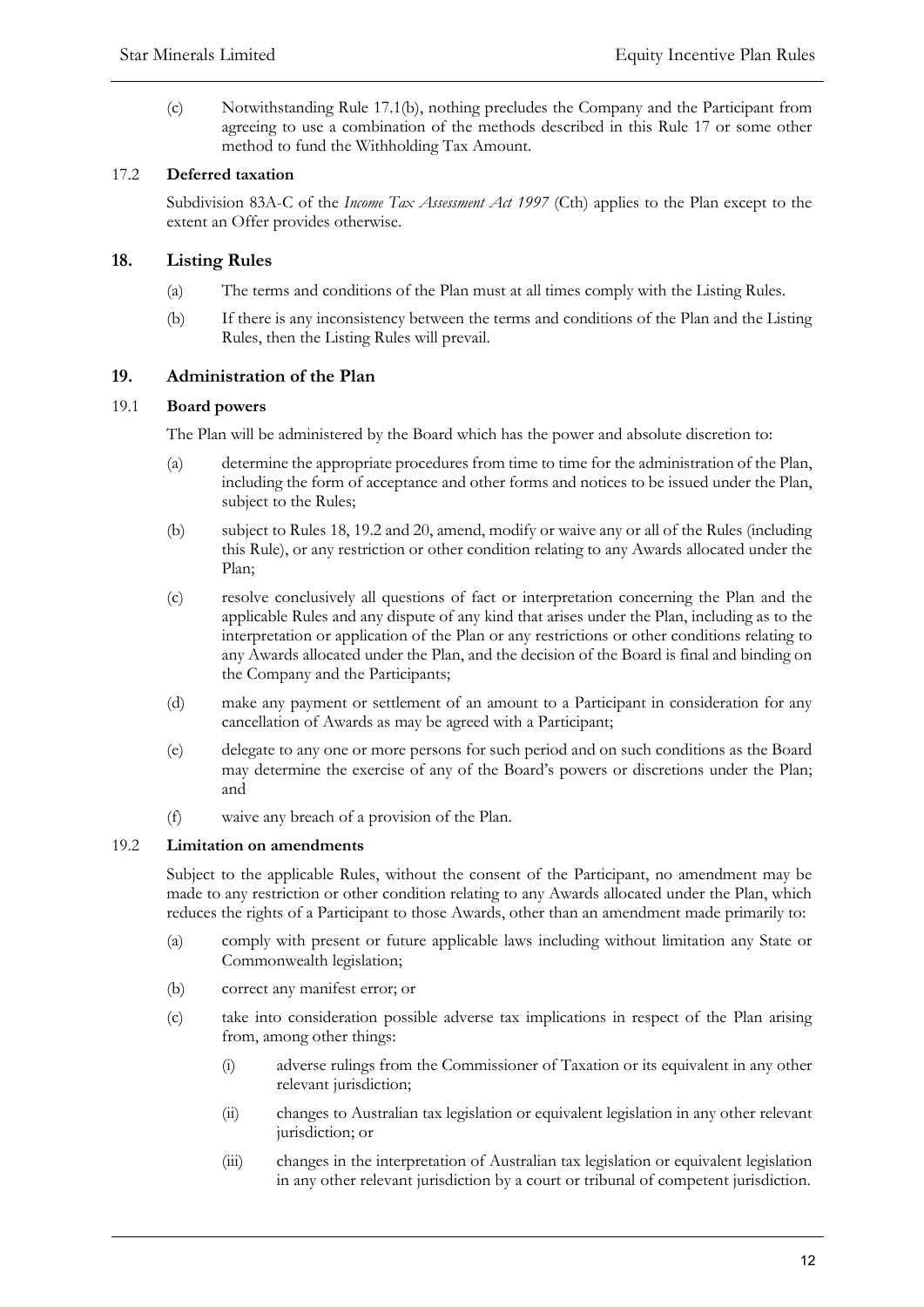### 19.3 **Board's discretion**

- (a) Subject to Rule 19.3(b), the Board has absolute and unfettered discretion:
	- (i) to act or refrain from acting under the applicable Rules or concerning the Plan or any Awards allocated under the Plan; and
	- (ii) in exercising any power or discretion concerning the Plan or any Awards allocated under the Plan.
- (b) If and for so long as the Company is admitted to the official list of ASX, the Board may only exercise its powers in accordance with the Listing Rules.

### 19.4 **Indemnification**

The Company must indemnify, and keep indemnified, to the full extent permitted by law, each person who is or has been a director or alternate director of the Company against all proceedings, actions, claims, demands, losses, liabilities, damages, costs and expenses which may be made, brought against, suffered or incurred by the person arising directly or indirectly out of or in connection with the operation of the Plan.

# **20. Termination, suspension and amendment of the Plan**

Subject to any applicable Listing Rules or laws, the Plan will take effect when the Board decides and may be suspended, terminated or amended at any time by resolution of the Board.

# **21. Costs, charges and duties**

The Company:

- (a) is not responsible for any costs, charges or duties which are or may become payable on the transfer, issue or grant of Awards under the Plan or any other dealing with the Awards; and
- (b) may make any withholding or payment which it is required by law to make in connection with the Plan or the Awards.

# **22. Rights of Participants**

Nothing in these Rules or participation in the Plan:

- (a) confers upon an Eligible Participant a right to an Offer;
- (b) confers on an Eligible Participant or a Participant the right to continue as an employee or officer of any Group Company (as the case may be) or participate in the Plan;
- (c) affects the rights of any Group Company to terminate the employment, engagement or office of an Eligible Participant or a Participant (as the case may be);
- (d) affects the rights and obligations of any Eligible Participant or Participant under the terms of their employment, engagement or office with any Group Company;
- (e) confers any legal or equitable right on an Eligible Participant or a Participant whatsoever to take action against any Group Company in respect of their employment, engagement or office;
- (f) confers on an Eligible Participant or a Participant any rights to compensation or damages in consequence of the termination of their employment, engagement or office by any Group Company for any reason whatsoever including ceasing to have rights under the Plan as a result of such termination; or
- (g) confers any responsibility or liability on any Group Company or its directors, officers, employees, representatives or agents in respect of any taxation liabilities of the Eligible Participant or Participant.

# **23. ASIC relief**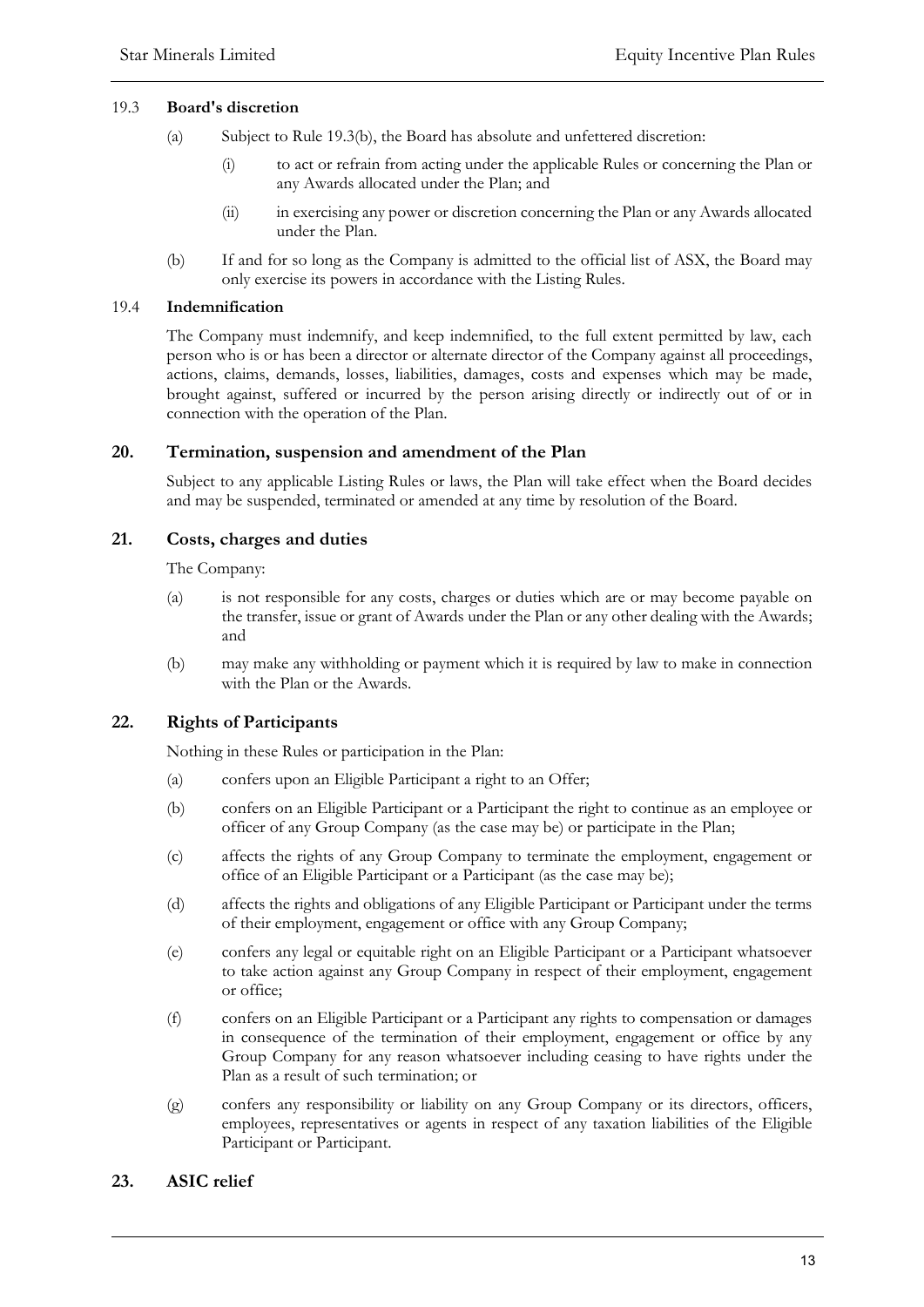- (a) Notwithstanding any other provisions of the Plan, every covenant or other provision set out in an exemption or modification granted from time to time by ASIC in respect of the Plan, which is relied upon by the Company in relation to the Plan, or which otherwise applies to the Plan pursuant to ASIC's power to exempt and modify the Corporations Act and required to be included in the Plan in order for that exemption or modification to have full effect, is deemed to be contained in the Plan.
- (b) To the extent that any covenant or other provision deemed by this Rule 23 to be contained in the Plan is inconsistent with any other provision in the Plan, the deemed covenant or other provision will prevail.

# **24. Notices**

- 24.1 A notice or other communication under or concerning the Plan is validly given:
	- (a) by the Company to a Participant, if delivered personally to the addressee or sent by prepaid post to his or her last known residential address, or sent to him or her by facsimile or email at his or her place of work or posted on an electronic noticeboard maintained by the Company and accessible by the Participant; and
	- (b) by a Participant to the Company if delivered or sent by prepaid post addressed to, as appropriate, the company secretary of the Company at the Company's registered office (or any other address the Board specifies).
- 24.2 A notice or other communication under or concerning the Plan that sent by post will be treated as received:
	- (a) if sent to an address within Australia on the 3rd Business Day after the date on which it was posted; and
	- (b) if sent to an address outside Australia on the 5th Business Day after the date on which it was posted.

# **25. Miscellaneous**

- 25.1 Broker's fees or commissions are not payable by an Eligible Participant for the issue or grant of Awards pursuant to this Plan.
- 25.2 Participants issued or granted Awards under this Plan are bound by these Rules and the Constitution.
- 25.3 A Participant or Holder does not have and is not to be regarded for any purpose as having, any interest in Shares the subject of an Award until that Award is exercised or vested and the Plan Share is issued.
- 25.4 The Company will establish and maintain a register of Participants.
- 25.5 Neither the adoption of the Plan by the Board nor any provisions of these Rules will be construed as creating any limitation on the power of the Board to adopt such additional remuneration arrangements as it may deem desirable, including without limitation, the granting of Awards and bonuses otherwise than under the Plan, and any such arrangements may be either generally applicable or applicable only in specific cases.
- 25.6 All Awards lapse on the winding up of the Company.

### **26. Governing law**

The Plan and these Rules are governed by the laws of Western Australia and the Commonwealth of Australia, as applicable.

### **27. Severance**

If any provision in the Rules is void, voidable by any party, or illegal, it is to be read down so as to be valid and enforceable or, if it cannot be so read down, the provision (or where possible, the offending words) must be severed from the Rules to the extent that it does not affect the validity,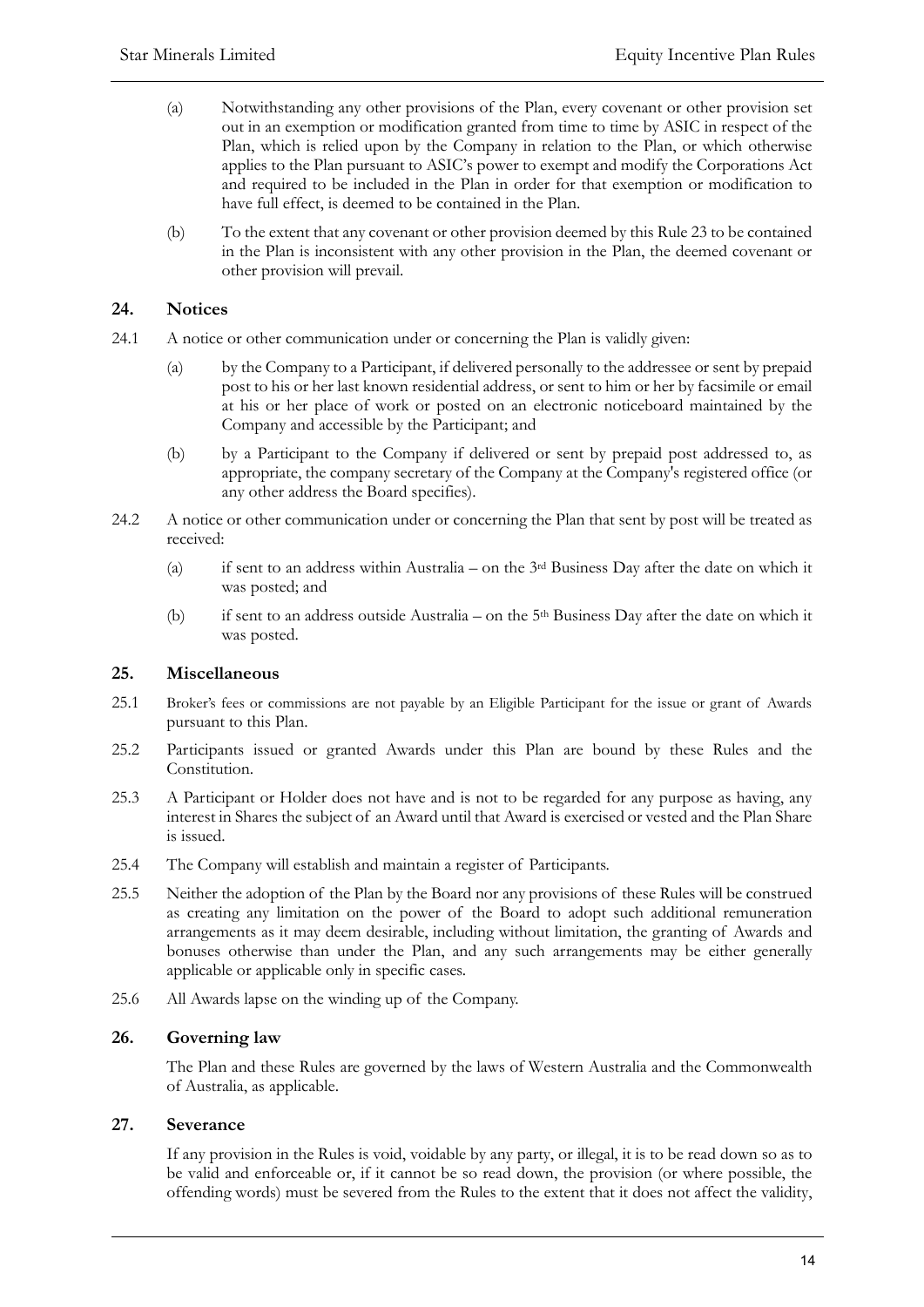legality or enforceability of the remaining provisions (or parts of those provisions) of the Rules which continue in full force and effect.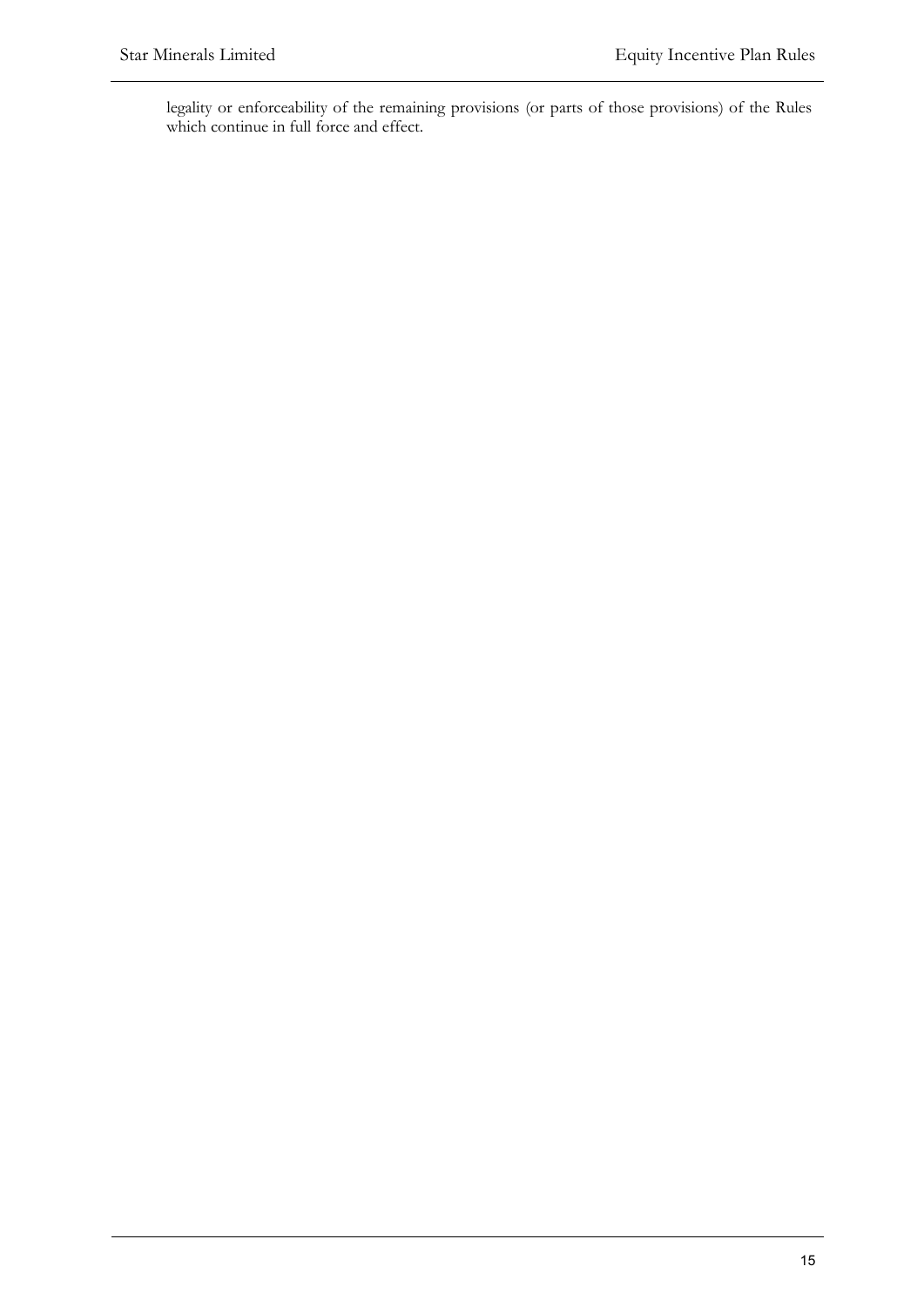# Schedule 1 – Options

# **1. Offer of Options**

- 1.1 The Company may from time to time make Offers in writing to Eligible Participants inviting them to accept an offer of Options under the Plan.
- 1.2 An Offer must not be made if to do so would contravene the Constitution, the Corporations Act, the Listing Rules or any other applicable law.
- 1.3 Each Offer will be determined by the Board in its sole and absolute discretion, and must:
	- (a) be in writing;
	- (b) specify the name of the Eligible Participant to whom the Offer is made;
	- (c) specify the total number of Options (and the number of Shares to which the Options relate) being offered;
	- (d) specify such terms and conditions of the grant of the Options the subject of the Offer, as determined by the Board, including:
		- (i) the Expiry Date;
		- (ii) the Exercise Price;
		- (iii) the Exercise Conditions (if any); and
		- (iv) the Vesting Conditions (if any);
	- (e) specify the time and date by which the Offer must be accepted;
	- (f) specify any other matters required to be specified in the Offer by the Corporations Act, the Listing Rules and/or applicable instruments issued by ASIC; and
	- (g) have attached an Acceptance Form and a copy of these Rules.
- 1.4 If the Company is listed on the official list of ASX, the Offer must include an undertaking by the Company to provide to a Participant, within a reasonable period of being so requested, the current market price (as defined in the Listing Rules) of the Shares.
- 1.5 The grant of Options under the Plan must not be for an amount more than Nominal Consideration.

# **2. Acceptance of Offer of Options**

- 2.1 Upon receipt of an Offer of Options, an Eligible Participant may, within the period specified in the Offer:
	- (a) accept the whole or any lesser number of Options offered by submitting an Acceptance Form; or
	- (b) subject to paragraph 2.2, nominate a nominee in whose favour the Eligible Participant wishes to renounce the Offer.
- 2.2 A nominee nominated pursuant to paragraph 2.1(b) must be covered by one of the following paragraphs:
	- (a) an immediate family member of the Eligible Participant;
	- (b) a company whose members comprise no persons other than the Eligible Participant or immediate family members of the Eligible Participant; or
	- (c) a corporate trustee of a family trust whose beneficiaries include only the Eligible Participant and members of the immediate family of the Eligible Participant and where the Eligible Participant is a director of the trustee;
	- (d) a corporate trustee of a self-managed superannuation fund (within the meaning of the *Superannuation Industry (Supervision) Act 1993* (Cth)) where the Eligible Participant is a director of the trustee.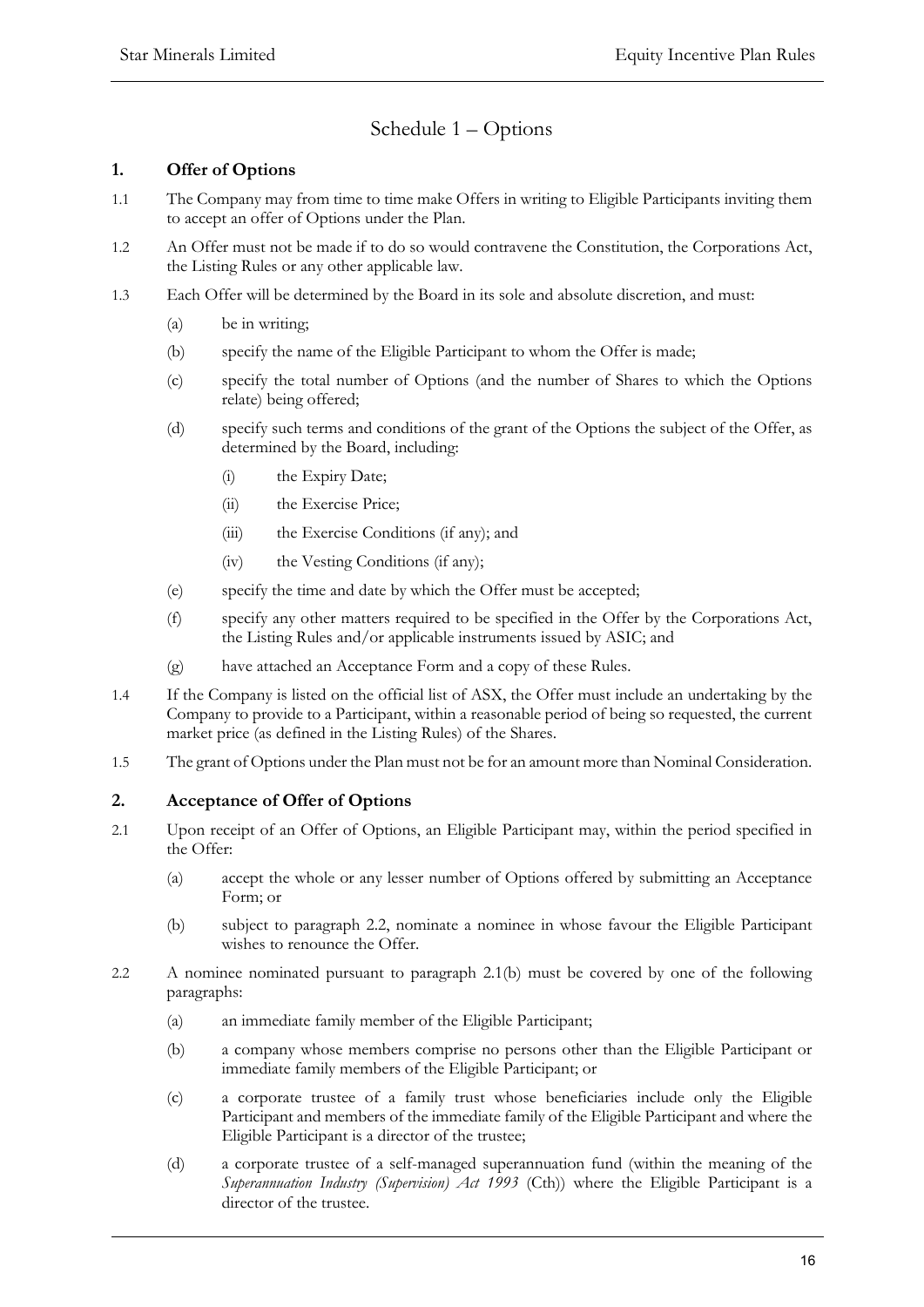- 2.3 Upon:
	- (a) receipt of the completed Acceptance Form; or
	- (b) the Board resolving to allow the renunciation to a nominee for the Eligible Participant and the nominee accepting the whole or any lesser number of Options offered by notice in writing to the Board,

then the Eligible Participant, or the nominee, as the case may be, will be taken to have agreed to be bound by:

- (c) these Rules;
- (d) the terms of the Offer; and
- (e) the Constitution in respect of any Shares acquired on the exercise of Options.

# **3. Grant of Options**

- 3.1 Upon acceptance of a duly signed and completed Acceptance Form, the Company may grant the Options applied for to the applicant (such person then being known as the **Holder**) on the terms determined by the Board under paragraph 1 of this Schedule.
- 3.2 The Company will issue a certificate or holding statement to each Holder in respect of Options granted to them.
- 3.3 The Offer will lapse if not accepted within the time required under the terms of the Offer.

# **4. Terms of Options**

- 4.1 The terms of Options granted under the Plan are as determined by the Board from time to time in accordance with this paragraph 4. The Options will be subject to the terms and conditions of the Plan and in the event of any inconsistency between the terms in this Schedule and the provisions in the Plan, the Plan will prevail to the extent of the inconsistency.
- 4.2 The Exercise Price of an Option is the price determined by the Board, in its absolute discretion, prior to or on grant of the Options.
- 4.3 The Board may in its absolute discretion impose Exercise Conditions in respect of an Option on such terms as the Board considers appropriate. If Option is subject to Exercise Conditions, then the Option may only vest if the Exercise Conditions relating to it have been satisfied or waived by the Board in its absolute discretion. The Board must notify the Holder of the satisfaction or waiver of any Exercise Conditions applicable to the Options held by the Holder.
- 4.4 Unless otherwise determined by the Board when it resolves to grant the Option, each Option is granted on the terms set out in this paragraph 4.4 set out in this Schedule and the Rules generally:

### (a) **Vesting of Options**

- (i) Subject to the terms of grant and the Rules, Options will automatically vest on the Vesting Date.
- (ii) The Board may, in its absolute discretion, determine that Options may vest:
	- A. during or, in the Board's absolute discretion, immediately prior to a Takeover Period;
	- B. at any time after a Change of Control Event has occurred;
	- C. at any time after the announcement of a proposed capital reconstruction referred to in paragraph 4.4(i);
	- D. if the Company is admitted to the official list of ASX, following the occurrence and announcement by the Company of an event that in the opinion of the Board is likely to lead to the Company being removed from the official list of ASX;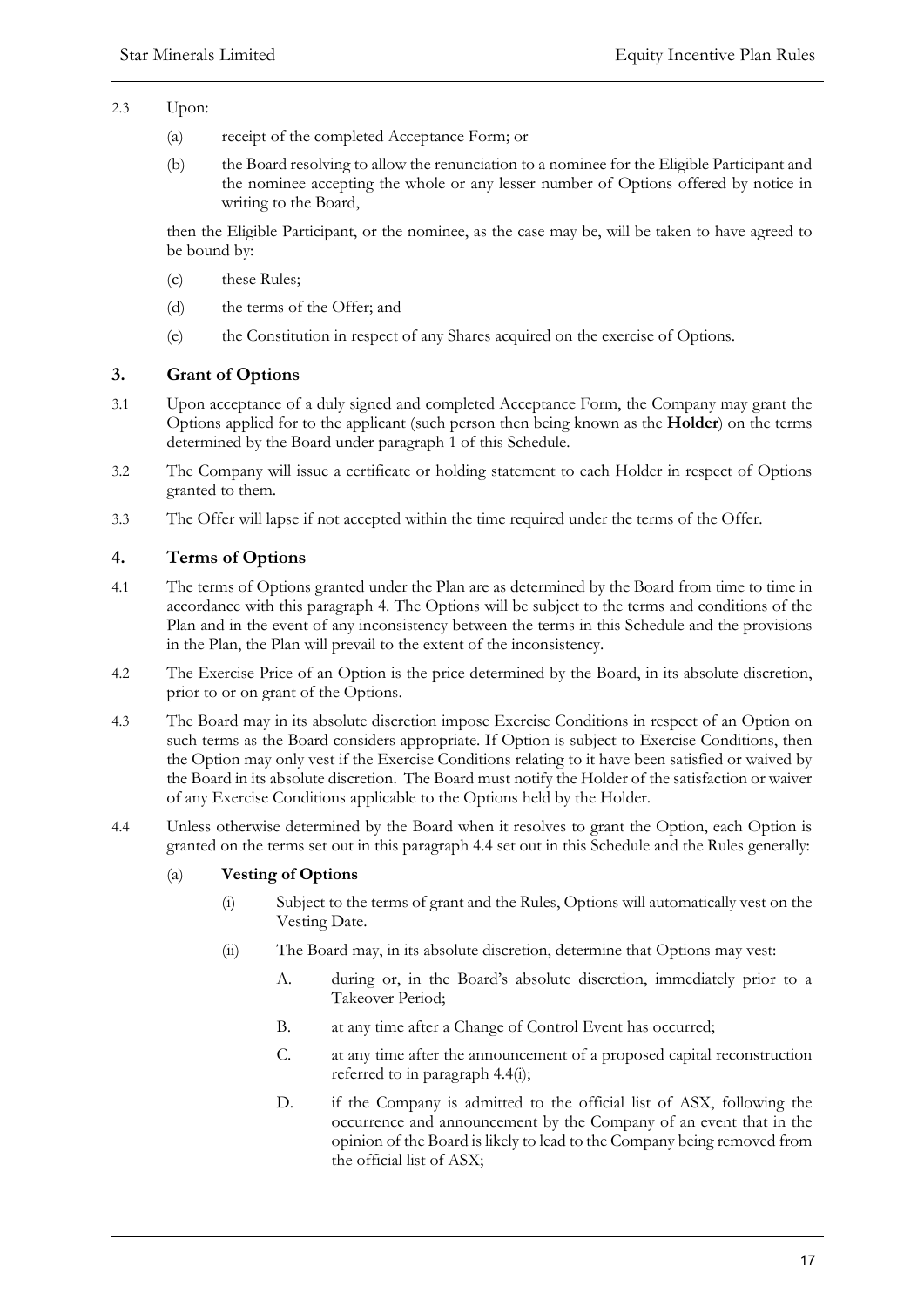- E. within 12 months, in the event of the death or Permanent Disablement of a Participant, in respect of Options held by or on behalf of that Participant;
- F. within 12 months, in the event of the cessation of a Participant's employment with a Group Company as a result of the Participant's position becoming redundant; or
- G. if at the time of cessation of the Participant's employment some or all of the Vesting Conditions have been or will be substantially satisfied.
- (iii) If, in the reasonable opinion of the Board, an Eligible Participant acts fraudulently or dishonestly in any material respect or is in material breach of his or her obligations to any Group Company, then, notwithstanding any other provision in these Rules, the Board may deem any unvested Options held by or on behalf of the Participant to have lapsed.

# (b) **Exercise of Options**

- (i) Each Option entitles the Holder to subscribe for one Share on exercise of the Option.
- (ii) Subject to paragraph 4.4(b)(v), a Holder may not exercise Options before expiry of the Restricted Period.
- (iii) Subject to paragraph  $4.4(b)(v)$ , a Holder may only exercise Options during the Exercise Period.
- (iv) An Option not exercised by the Expiry Date shall automatically lapse.
- (v) Notwithstanding paragraph 4.4(a)(iii), Options may be exercised:
	- A. during or, in the Board's absolute discretion, immediately prior to a Takeover Period;
	- B. at any time after a Change of Control Event has occurred;
	- C. at any time after the announcement of a proposed capital reconstruction referred to in paragraph 4.4(i);
	- D. if the Company is admitted to the official list of ASX, in the Board's absolute discretion, following the occurrence and announcement by the Company of an event that in the opinion of the Board is likely to lead to the Company being removed from the official list of ASX; or
	- E. in the Board's absolute discretion, within 12 months, in the event of the death or Permanent Disablement of a Participant, in respect of Options held by or on behalf of that Participant.
- (vi) If, in the reasonable opinion of the Board, an Eligible Participant acts fraudulently or dishonestly in any material respect or is in material breach of his or her obligations to any Group Company, then, notwithstanding any other provision in these Rules, the Board may deem any unexercised Options held by or on behalf of the Participant to have lapsed.

# (c) **Notice of exercise**

- (i) Options may only be exercised by notice in writing to the Company which is signed by the Holder and delivered to the registered office of the Company. The notice must specify the number of Options being exercised (which must be no less than 500 and then in multiples of 100) and must be accompanied by:
	- A. the Exercise Price for the number of Options specified in the notice; and
	- B. the certificate or holding statement for those Options, for cancellation by the Company.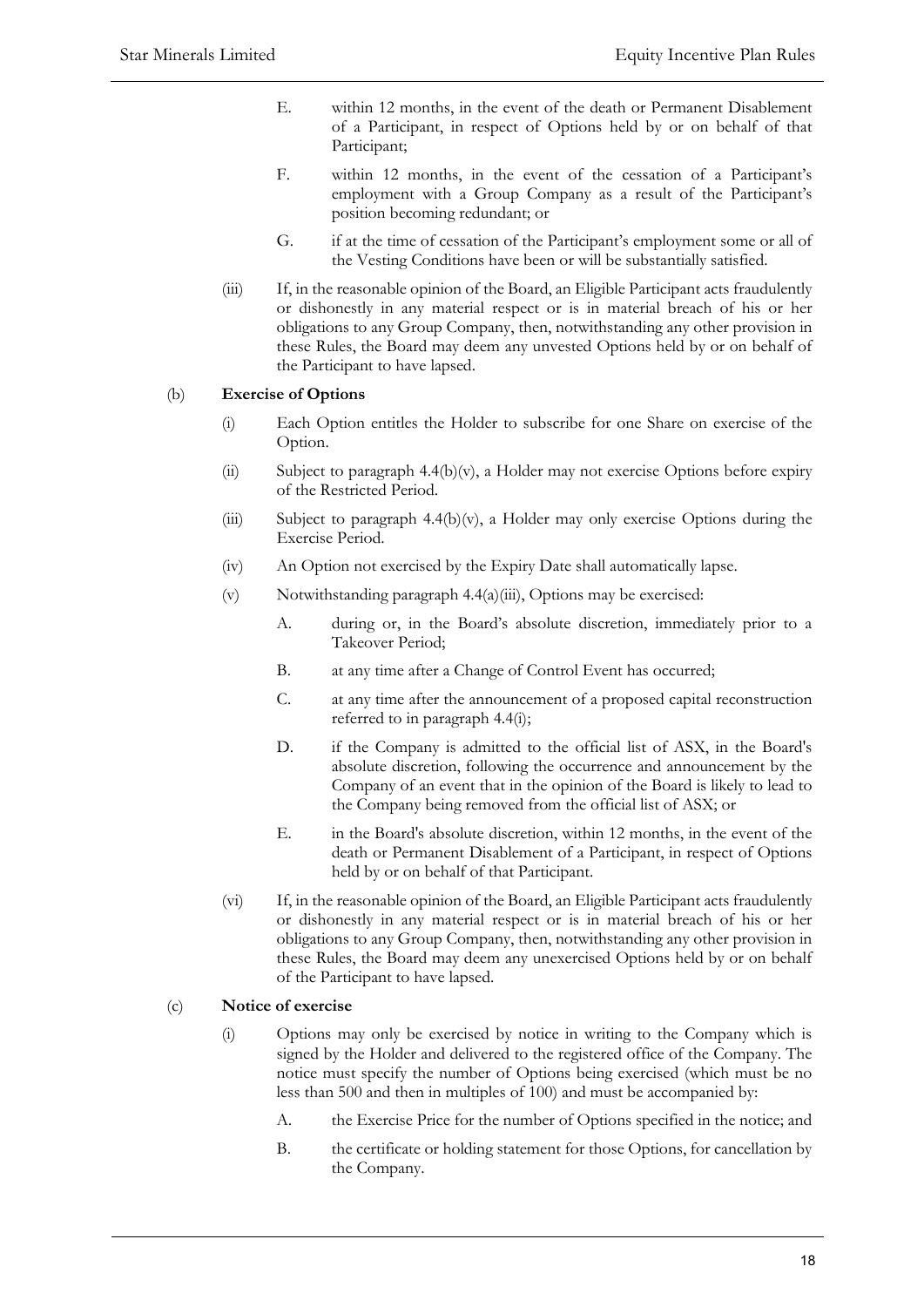(ii) The notice only becomes effective when the Company has received the full amount of the Exercise Price for the number of Options specified in the notice in cleared funds.

# (d) **Issue of certificates**

Subject to paragraphs 4.4(a) and (b) above, within 10 Business Days of the notice referred to in paragraph 4.4(c)(i) above becoming effective, the Board must:

- (i) acquire or issue the number of Shares specified in the notice to the Holder;
- (ii) cancel the certificate or holding statement for the Options being exercised; and
- (iii) if applicable, issue a new certificate or holding statement for any remaining unexercised Options covered by the certificate or holding statement accompanying the notice.

### (e) **Issue of Shares**

All Shares issued upon the exercise of Options will be credited as fully paid and will be of the same class and rank equally in all respects with other Shares, and, in particular, entitle their holders to participate fully in:

- (i) dividends declared by the Company after the date of issue; and
- (ii) all issues of securities offered to holders of Shares where entitlements to participate in those issues are determined by reference to a record date after the date of issue of Shares issued upon the exercise of Options.

# (f) **Quotation on ASX**

- (i) If existing Shares are officially quoted by ASX, the Company must apply for official quotation by ASX of all Shares issued pursuant to the exercise of Options not later than 10 Business Days after the date of issue.
- (ii) The Company will not apply to have the Options granted under the Plan quoted on ASX or any other stock exchange.

### (g) **New issues**

Holders will only be permitted to participate in a pro rata issue of Shares to Shareholders on the prior exercise of Options. The Company must notify the Holder of the proposed issue at least 7 Business Days before the record date to determine entitlements to the pro rata issue.

### (h) **Bonus issues**

- (i) If from time to time prior to the expiry of any Options the Company makes an issue of any class of Shares to Shareholders on a pro rata basis by way of capitalisation of profits or reserves other than an issue in lieu of dividends (**Bonus Issue**), then upon exercise of Options, each Holder is entitled to have issued (in addition to the Shares which would otherwise be issued upon such exercise) the number of Shares of the class which would have been issued to the Holder under the Bonus Issue (**Bonus Shares**) if on the date on which entitlements to participate in the Bonus Issue were calculated the Holder had been registered as the holder of the number of Shares of which the Holder would have been registered as holder if immediately prior to that date the Option had been exercised and the Shares the subject of such exercise had been duly issued.
- (ii) The Bonus Shares must be paid up by the Company out of profits or reserves (as the case may be) in the same manner as was applied in relation to the Bonus Issue and upon issue rank equally in all respects with the other Shares of that class on issue at the date of issue of the Bonus Shares.

### (i) **Reorganisation of capital**

(i) In the event of a reorganisation (including a consolidation, subdivision, reduction or return) of the issued capital of the Company, the number of Options to which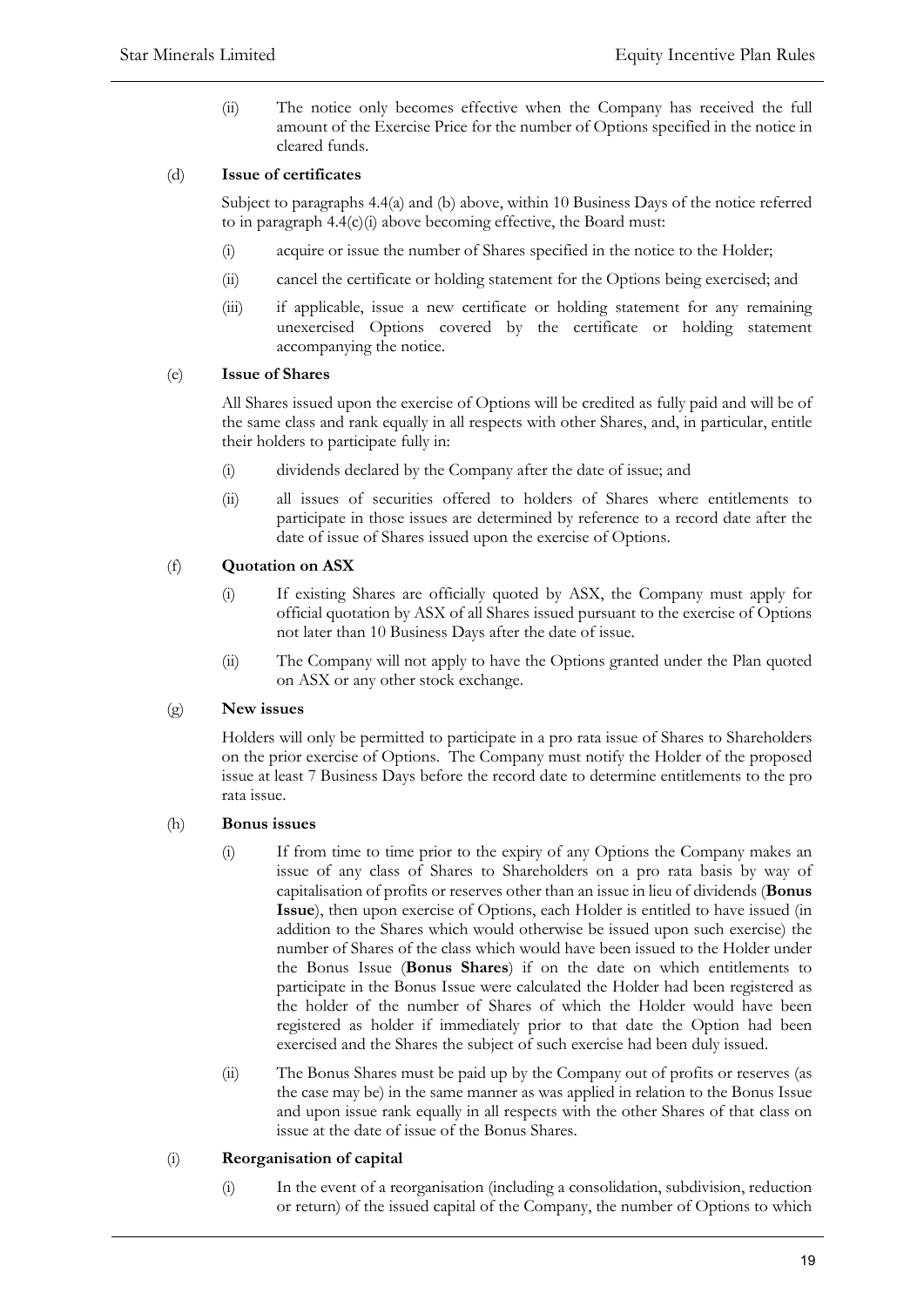each Holder is entitled or the Exercise Price (if any) or both will be changed in the manner required by the Listing Rules and, in any case, in a manner which will not result in any benefits being conferred on holders of Options which are not conferred on Shareholders.

- (ii) The Company must give notice to each Holder of any adjustment to the number of Shares for which the Holder is entitled to subscribe for or to the Exercise Price  $(i$ f any) pursuant to the provisions of paragraph 4.4 $(i)$  $(i)$ .
- (iii) An Offer may specify a restriction period for Shares issued on the exercise of Options.

### (j) **Restrictions on disposal of Options**

A Holder must not sell, transfer, mortgage, pledge, charge, grant security over or otherwise dispose (a **Disposal**) of any Options, or agree to do any of those things without the prior consent of the Board or where such Disposal occurs by force of law.

# (k) **Amendments required by ASX**

The terms and conditions of Options may be amended as necessary by the Company in order to comply with the Listing Rules (if applicable), or any directions of ASX (if applicable) regarding the Options, provided that, subject to compliance with the Listing Rules, the economic and other rights of the Holder are not diminished or terminated following such amendment.

# **5. Conditions of exercise of Options**

Options may not be exercised during the Restricted Period.

# **6. Cancellation of Options**

Notwithstanding any other provisions of these Rules, and subject to the Listing Rules, if the Board determines that some or all of the Options granted to a Participant should be cancelled on a specified date or on the occurrence of a particular event, then the Board may cancel those Options on the relevant date or on the occurrence of the particular event (as the case may be) for no consideration.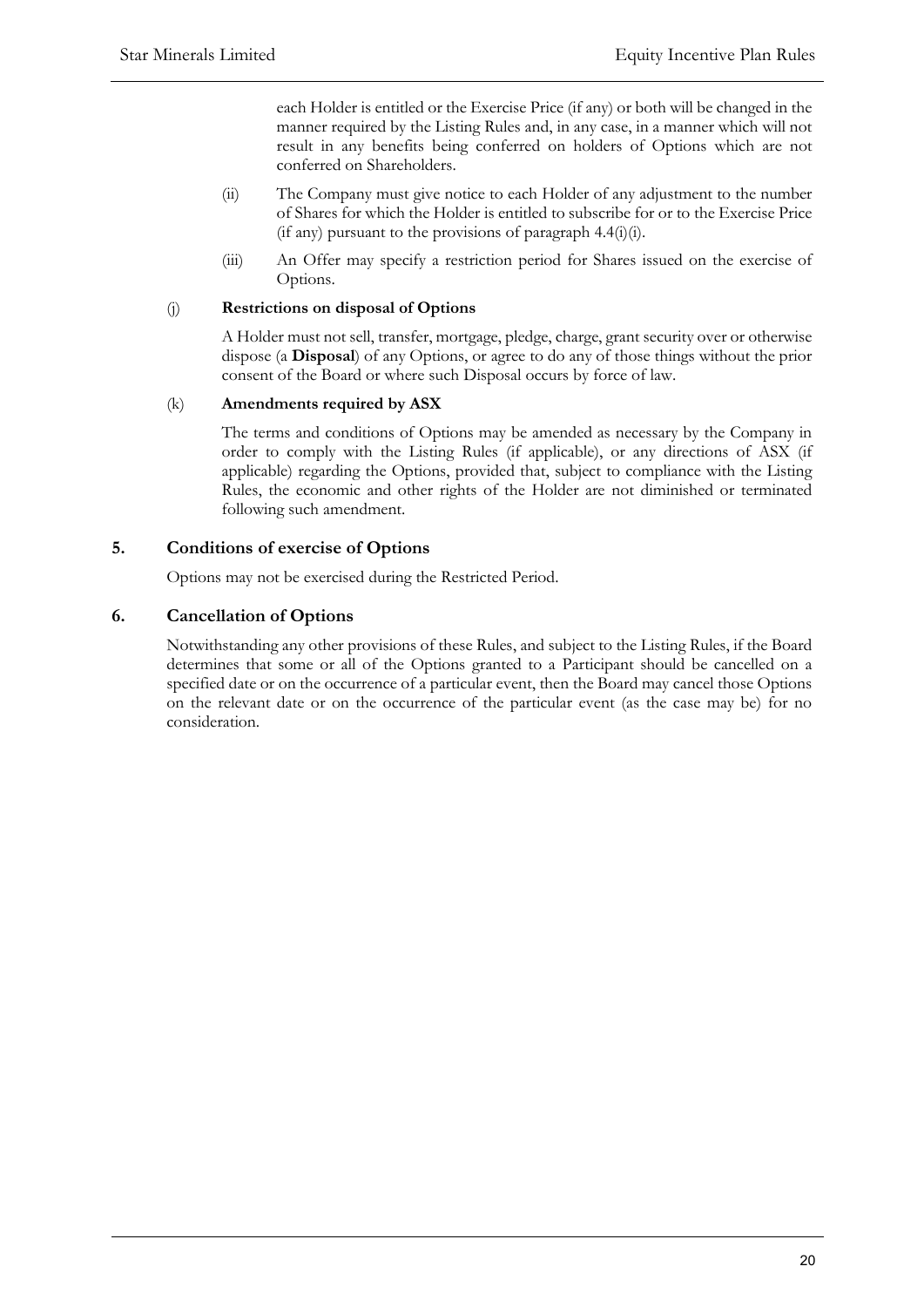# Schedule 2 – Performance Rights

# **1. Offer of Performance Rights**

- 1.1 The Company may from time to time make Offers in writing to Eligible Participants inviting them to accept an offer of Performance Rights under the Plan.
- 1.2 An Offer must not be made if to do so would contravene the Constitution, the Corporations Act, the Listing Rules or any other applicable law.
- 1.3 Each Offer will be determined by the Board in its sole and absolute discretion, and must:
	- (a) be in writing;
	- (b) specify the name of the Eligible Participant to whom the Offer is made;
	- (c) specify the total number of Performance Rights (and the number of Shares to which the Performance Rights relate) being offered;
	- (d) specify such terms and conditions of the issue of the Performance Rights the subject of the Offer, as determined by the Board, including:
		- (i) the Expiry Date;
		- (ii) the Exercise Conditions (if any);
		- (iii) the Vesting Conditions (if any); and
		- (iv) the Performance Hurdles (if any);
	- (e) specify the time and date by which the Offer must be accepted;
	- (f) specify any other matters required to be specified in the Offer by the Corporations Act, the Listing Rules and/or applicable instruments issued by ASIC; and
	- (g) have attached an Acceptance Form and a copy of these Rules.
- 1.4 If the Company is listed on the official list of ASX, the Offer must include an undertaking by the Company to provide to the Participant, within a reasonable period of being so requested, the current market price (as defined in the Listing Rules) of Shares.
- 1.5 The grant of Performance Rights under the Plan must not be for an amount more than Nominal Consideration.

# **2. Acceptance of Offer of Performance Rights**

- 2.1 Upon receipt of an Offer of Performance Rights, an Eligible Participant may, within the period specified in the Offer:
	- (a) accept the whole or any lesser number of Performance Rights offered by submitting an Acceptance Form; or
	- (b) subject to paragraph 2.2, nominate a nominee in whose favour the Eligible Participant wishes to renounce the Offer.
- 2.2 A nominee nominated pursuant to paragraph 2.1(b) must be covered by one of the following paragraphs:
	- (a) an immediate family member of the Eligible Participant;
	- (b) a company whose members comprise no persons other than the Eligible Participant or immediate family members of the Eligible Participant;
	- (c) a corporate trustee of a family trust whose beneficiaries include only the Eligible Participant and members of the immediate family of the Eligible Participant and where the Eligible Participant is a director of the trustee; or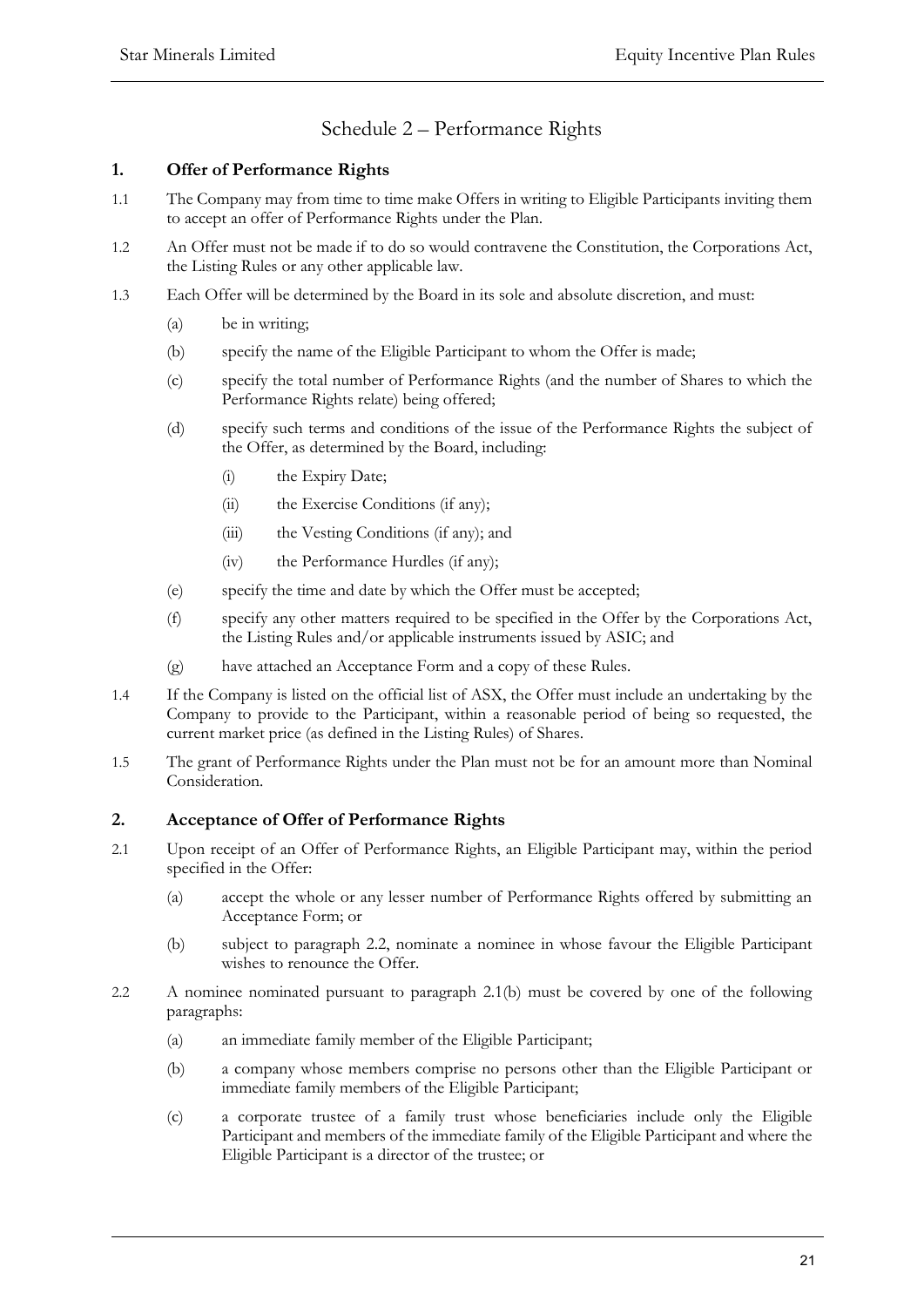(d) a corporate trustee of a self-managed superannuation fund (within the meaning of the *Superannuation Industry (Supervision) Act 1993* (Cth)) where the Eligible Participant is a director of the trustee.

### 2.3 Upon:

- (a) receipt of the completed Acceptance Form; or
- (b) the Board resolving to allow the renunciation to a nominee for the Eligible Participant and the nominee accepting the whole or any lesser amount of Performance Rights offered by notice in writing to the Board,

then the Eligible Participant, or the nominee, as the case may be, will be taken to have agreed to be bound by:

- (c) these Rules;
- (d) the terms of the Offer; and
- (e) the Constitution in respect of any Shares acquired on the vesting and exercise of Performance Rights.

# **3. Grant of Performance Rights**

- 3.1 Upon acceptance of a duly signed and completed Acceptance Form, the Company may grant the Performance Rights applied for to the applicant (such person then being known as the **Holder**) on the terms determined by the Board under paragraph 1 of this Schedule.
- 3.2 The Company will issue a certificate or holding statement to each Holder in respect of Performance Rights granted to them.
- 3.3 The Offer will lapse if not accepted within the time required under the terms of the Offer.

# **4. Terms of Performance Rights**

- 4.1 The terms of Performance Rights granted under the Plan shall be as determined by the Board from time to time in accordance with this paragraph 4. The Performance Rights will be subject to the terms and conditions of the Plan and in the event of any inconsistency between the terms in this Schedule and the provisions in the Plan, the Plan will prevail to the extent of the inconsistency.
- 4.2 Subject to Rule 7 and any other relevant provision in the Rules, a Performance Right will vest on the Vesting Date.
- 4.3 The Board may in its absolute discretion impose Vesting Conditions in respect of a Performance Right on such terms as the Board considers appropriate. If a Performance Right is subject to Vesting Conditions, then the Performance Right may only vest if the Vesting Conditions relating to it have been satisfied or waived by the Board in its absolute discretion. The Board shall notify the Holder of the satisfaction or waiver of any Vesting Conditions applicable to the Performance Rights held by the Holder.
- 4.4 Unless otherwise determined by the Board when it resolves to grant the Performance Right and subject to any Vesting Conditions applicable to the Performance Right, each Performance Right is granted on the terms set out in this paragraph 4.4 and the Rules and this Schedule generally:

### (a) **Entitlement**

Each Performance Right entitles the Holder to be issued with one Share on:

- (i) if the Performance Right is an Exercisable Award, exercise of the Performance Right; or
- (ii) if the Performance Right is not an Exercisable Award, vesting of the Performance Right.

### (b) **Vesting of Performance Rights**

(i) Subject to the terms of grant and the Rules, Performance Rights will automatically vest on the Vesting Date.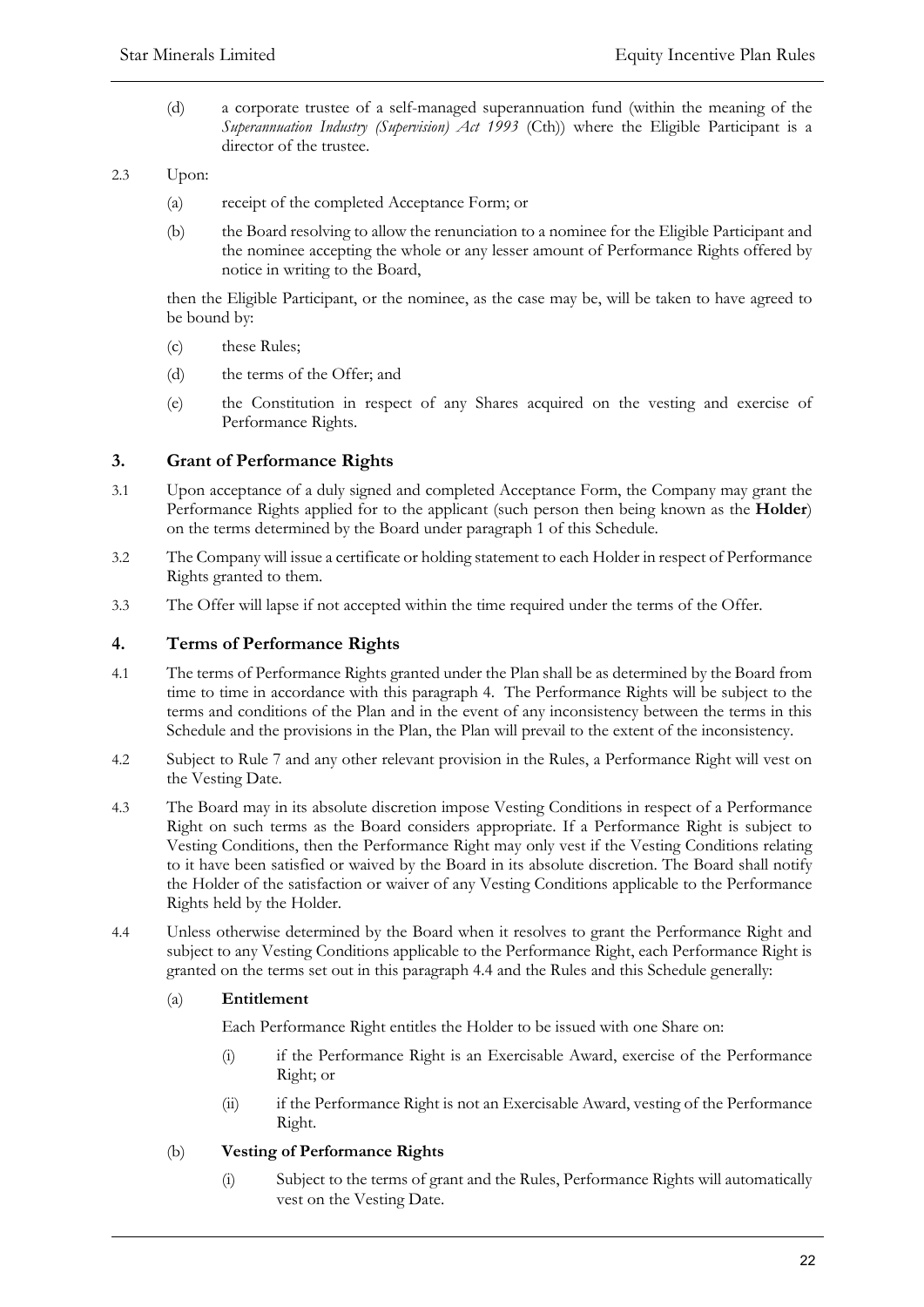- (ii) The Board may, in its absolute discretion, determine that Performance Rights may vest:
	- A. during or, in the Board's absolute discretion, immediately prior to a Takeover Period;
	- B. at any time after a Change of Control Event has occurred;
	- C. at any time after the announcement of a proposed capital reconstruction referred to in paragraph 4.4(j);
	- D. if the Company is admitted to the official list of ASX, following the occurrence and announcement by the Company of an event that in the opinion of the Board is likely to lead to the Company being removed from the official list of ASX;
	- E. within 12 months, in the event of the death or Permanent Disablement of a Participant, in respect of Performance Rights held by or on behalf of that Participant;
	- F. within 12 months, in the event of the cessation of a Participant's employment with a Group Company as a result of the Participant's position becoming redundant; or
	- G. if at the time of cessation of the Participant's employment some or all of the Vesting Conditions have been or will be substantially satisfied.
- (iii) If Performance Rights have vested and the Performance Rights are Exercisable Awards, they will be converted to Shares as soon as practicable thereafter.
- (iv) If, in the reasonable opinion of the Board, an Eligible Participant acts fraudulently or dishonestly in any material respect or is in material breach of his or her obligations to any Group Company, then, notwithstanding any other provision in these Rules, the Board may deem any unvested Performance Rights held by or on behalf of the Participant to have lapsed.

# (c) **Exercise of Performance Rights**

- (i) This paragraph 4.4(c) applies if a Performance Right is an Exercisable Award.
- (ii) Subject to paragraph  $4.4(c)(v)$ , a Holder may not exercise Performance Rights before expiry of the Restricted Period.
- (iii) Subject to paragraph 4.4(c)(v), a Holder may only exercise Performance Rights during the Exercise Period.
- (iv) A Performance Right not exercised by the Expiry Date shall automatically lapse.
- (v) Notwithstanding paragraph 4.4(c)(iii), Performance Rights may be exercised:
	- A. during or, in the Board's absolute discretion, immediately prior to a Takeover Period;
	- B. at any time after a Change of Control Event has occurred;
	- C. at any time after the announcement of a proposed capital reconstruction referred to in paragraph 4.4(k);
	- D. if the Company is admitted to the official list of ASX, in the Board's absolute discretion, following the occurrence and announcement by the Company of an event that in the opinion of the Board is likely to lead to the Company being removed from the official list of ASX; or
	- E. in the Board's absolute discretion, within 12 months, in the event of the death or Permanent Disablement of a Participant, in respect of Performance Rights held by or on behalf of that Participant.
- (vi) If, in the reasonable opinion of the Board, an Eligible Participant acts fraudulently or dishonestly in any material respect or is in material breach of his or her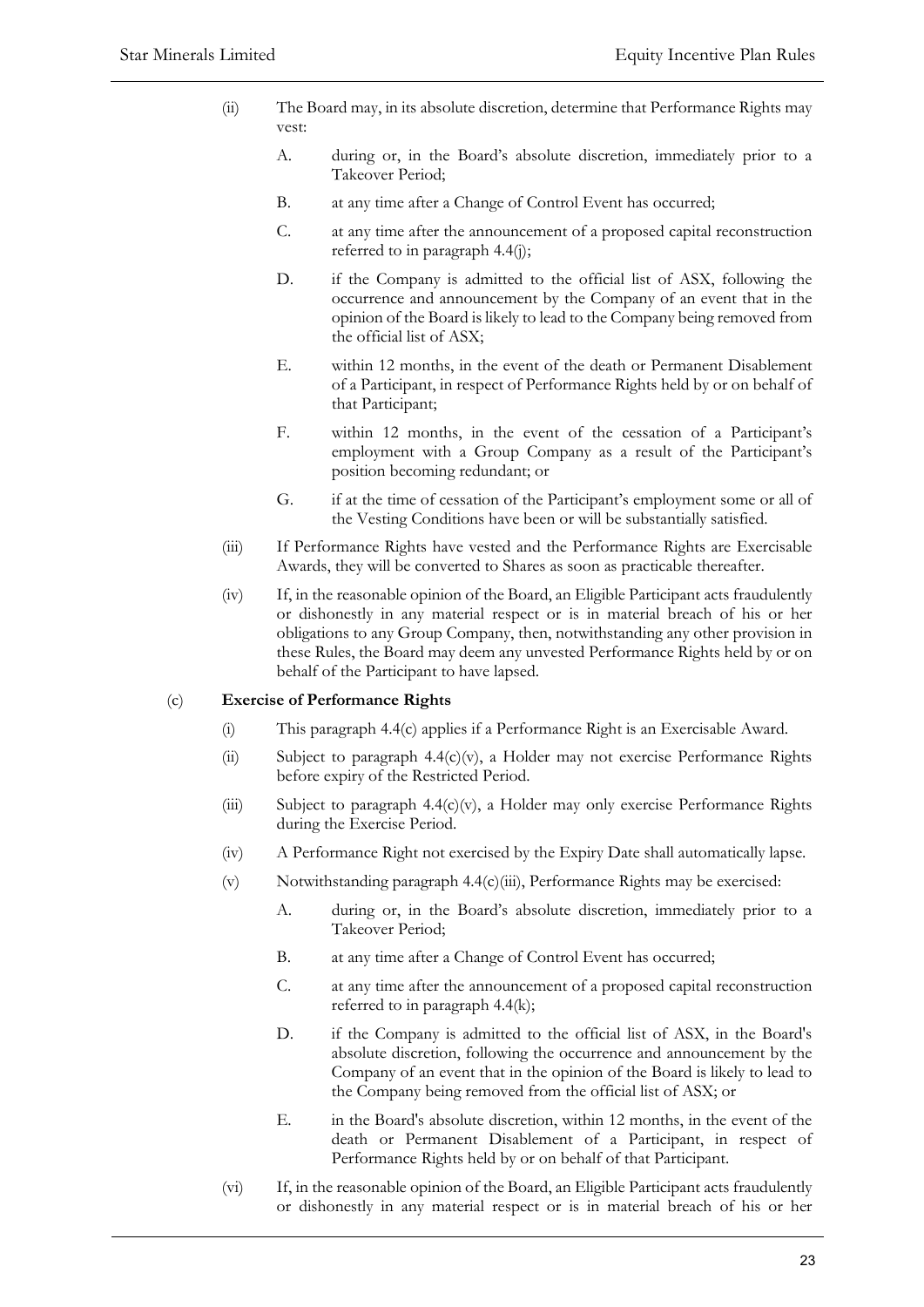obligations to any Group Company, then, notwithstanding any other provision in these Rules, the Board may deem any unexercised Performance Rights held by or on behalf of the Participant to have lapsed.

# (d) **Notice of exercise**

- (i) This paragraph 4.4(d), applies if a Performance Right is an Exercisable Award.
- (ii) Performance Rights may only be exercised by notice in writing to the Company which is signed by the Holder and delivered to the registered office of the Company. The notice must specify the number of Performance Rights being exercised (which must be no less than 500 and then in multiples of 100) and must be accompanied by the certificate or holding statement for those Performance Rights, for cancellation by the Company.

### (e) **Issue of certificates**

Subject to paragraphs 4.4(b) and (c) above, within 10 Business Days of Performance Rights having:

- (i) vested, if not Exercisable Awards; or
- (ii) vested and been exercised, if Exercisable Awards,

the Company must:

- (iii) issue the number of Shares specified in the notice to the Holder;
- (iv) cancel the certificate or holding statement for the Performance Rights vested and exercised (as applicable); and
- (v) if applicable, issue a new certificate or holding statement for any remaining unvested or unexercised (as applicable) Performance Rights covered by the certificate or holding statement accompanying the notice.

### (f) **Entitlements of Shares on vesting and exercise of Performance Rights**

All Shares issued upon the vesting or exercise (as applicable) of Performance Rights will be credited as fully paid and will be of the same class and rank equally in all respects with other Shares, and, in particular, entitle their holders to participate fully in:

- (i) dividends declared by the Company after the date of issue; and
- (ii) all issues of securities offered to holders of Shares where entitlements to participate in those issues are determined by reference to a record date after the date of issue of Shares issued upon the vesting or exercise (as applicable) of Performance Rights.

### (g) **Transfer of Shares in lieu of issue of Shares**

If the Company is required to issue Shares to a Participant upon the exercise or vesting of Performance Rights under these Rules, the Board may, if permitted by law, in its sole and absolute discretion, elect to satisfy this requirement, in whole or part, by:

- (i) acquiring all or part of the relevant number of Shares on market on behalf of the Participant; and/or
- (ii) procuring the transfer of all or part of the relevant number of Shares from a third party to the Participant.

### (h) **Quotation on ASX**

- (i) If existing Shares are officially quoted by ASX, the Company must apply for official quotation by ASX of all Shares issued pursuant to the vesting or exercise (as applicable) of Performance Rights not later than 10 Business Days after the date of issue.
- (ii) The Company will not apply to have the Performance Rights granted under the Plan quoted on ASX or any other stock exchange.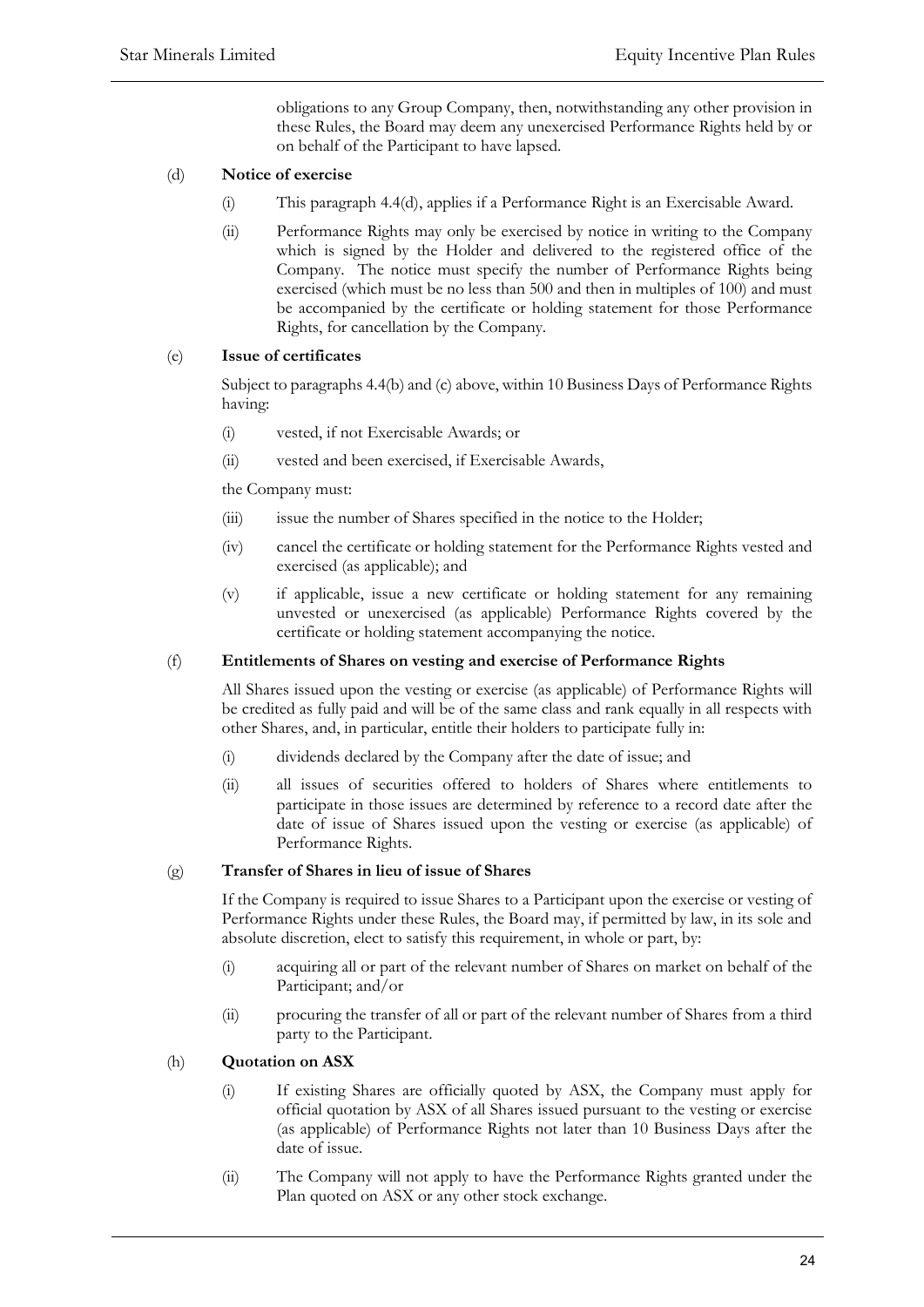# (i) **New issues**

Holders will only be permitted to participate in a pro rata issue of Shares to Shareholders on the prior vesting or exercise (as applicable) of Performance Rights. The Company must notify the Holder of the proposed issue at least 7 Business Days before the record date to determine entitlements to the pro rata issue.

### (j) **Bonus issues**

- (i) If from time to time prior to the expiry of any Performance Rights the Company makes an issue of any class of Shares to Shareholders on a pro rata basis by way of capitalisation of profits or reserves (other than an issue in lieu of dividends) (**Bonus Issue**) then upon the vesting or exercise (as applicable) of a Performance Right, each Holder is entitled to have issued (in addition to the Shares which would otherwise be issued upon such vesting or exercise (as applicable)) the number of Shares of the class which would have been issued to the Holder under the Bonus Issue (**Bonus Shares**) if on the date on which entitlements to participate in the Bonus Issue were calculated the Holder had been registered as the holder of the number of Shares of which the Holder would have been registered as holder if immediately prior to that date the Performance Right had vested and the Shares the subject of such vesting or exercise (as applicable) had been duly issued.
- (ii) The Bonus Shares must be paid up by the Company out of profits or reserves (as the case may be) in the same manner as was applied in relation to the Bonus Issue and upon issue rank equally in all respects with the other Shares of that class on issue at the date of issue of the Bonus Shares.

# (k) **Reorganisation of capital**

- (i) In the event of a reorganisation (including a consolidation, subdivision, reduction or return) of the issued capital of the Company, the number of Performance Rights to which each Holder is entitled will be changed in the manner required by the Listing Rules and, in any case, in a manner which will not result in any benefits being conferred on holders of Performance Rights which are not conferred on Shareholders.
- (ii) The Company must give notice to each Holder of any adjustment to the number of Shares for which the Holder is entitled to pursuant to the provisions of paragraph 4.4(k).

### (l) **Restrictions on disposal of Performance Rights**

A Holder must not sell, transfer, mortgage, pledge, charge, grant security over or otherwise dispose (a **Disposal**) of any Performance Rights, or agree to do any of those things without the prior consent of the Board or where such Disposal occurs by force of law.

### (m) **Amendments required by ASX**

The terms and conditions of Performance Rights may be amended as necessary by the Company in order to comply with the Listing Rules (if applicable), or any directions of ASX (if applicable) regarding the Performance Rights, provided that, subject to compliance with the Listing Rules, the economic and other rights of the Holder are not diminished or terminated following such amendment.

### **5. Cancellation of Performance Rights**

Notwithstanding any other provisions of these Rules, if the Board determines that some or all of the Performance Rights granted to a Participant should be cancelled on a specified date or on the occurrence of a particular event, then the Board may cancel those Performance Rights on the relevant date or on the occurrence of the particular event (as the case may be) for no consideration.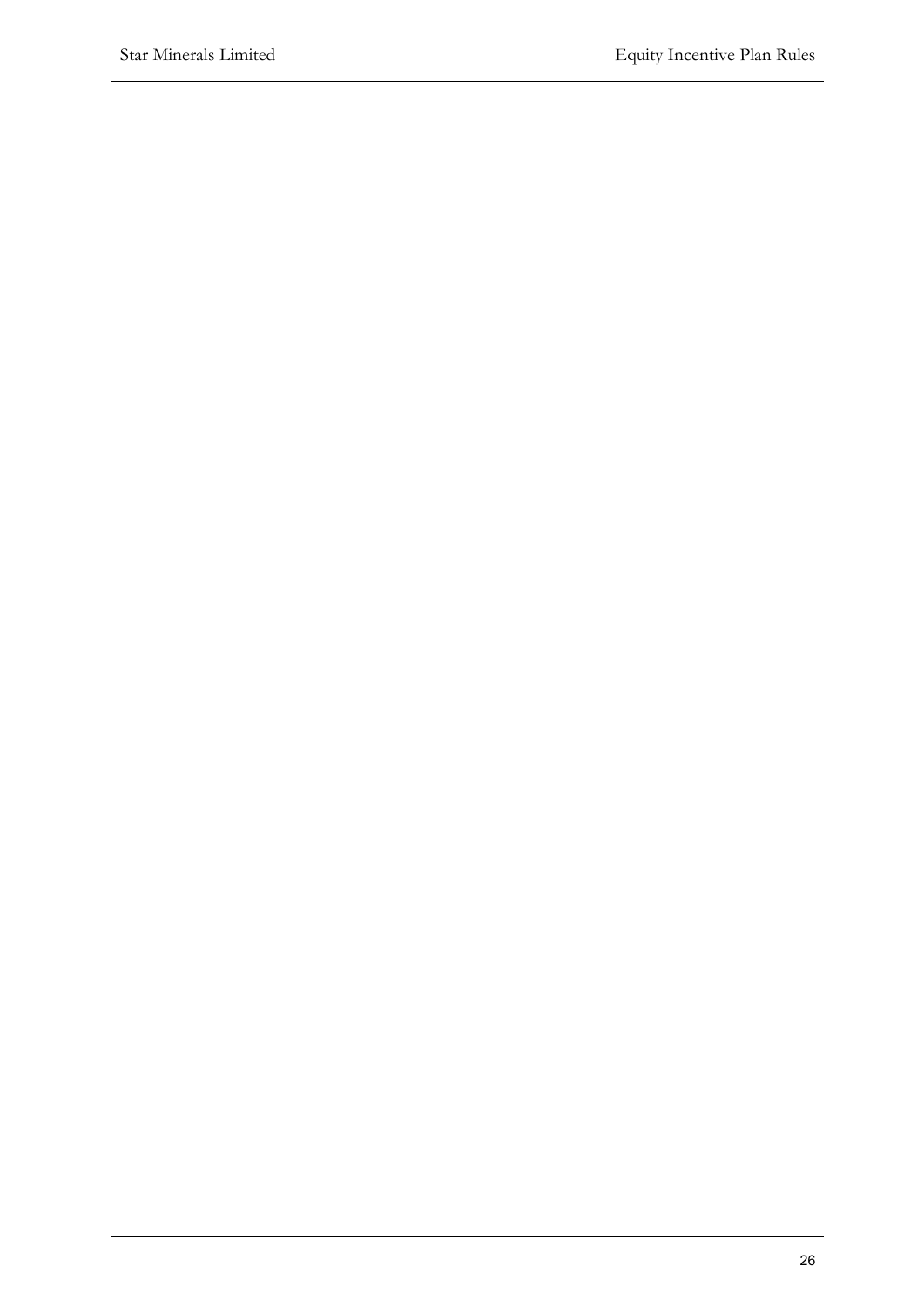Annexure A – Offer of Options

# **[**COMPANY LETTERHEAD**]**

[*date*]

[*Applicant's details*]

Dear [*name*]

# **Star Minerals Limited ACN 642 181 619 Offer of Options under Equity Incentive Plan**

# **1. Offer**

- 1.1 On behalf of the Board of Directors (**Board**), I am pleased to make the following offer to you to participate in the Equity Incentive Plan (**Plan**) of Star Minerals Limited (ACN 642 181 619) (**Company**).
- 1.2 The Company offers to grant to you the options (**Options**) as set out below (**Offer**):

| <b>Number of Options:</b>         | insert                            |
|-----------------------------------|-----------------------------------|
| <b>Exercise Price per Option:</b> | $\sin \left( \frac{1}{2} \right)$ |
| <b>Expiry Date of Options:</b>    | [insert]                          |
| <b>Performance Hurdles:</b>       | [insert]                          |
| <b>Vesting Conditions:</b>        | [insert]                          |
| <b>Exercise Conditions:</b>       | [insert]                          |
| <b>Disposal Restrictions</b>      | [insert]                          |

- 1.3 The Options are granted pursuant to the terms of the Plan. A copy of the rules of the Plan (**Plan Rules**) is enclosed with this letter.
- 1.4 Each Option entitles you (being an "Eligible Participant" under the Plan Rules) to subscribe for one fully paid ordinary share in the capital of the Company (**Share**), on and subject to the terms of the Options set out in the Schedule to this letter and pursuant to the Plan Rules.
- 1.5 The Company confirms that subscription moneys are not required in respect of the grant of the Options.
- 1.6 Subdivision 83A-C of the Income Tax Assessment Act 1997 (Cth), which enables tax deferral on the options and performance rights issued under employee incentive schemes, is intended to apply (subject to the conditions in that Act) to Options granted to you under this Offer.

Subdivision 83A-C of the Income Tax Assessment Act 1997 (Cth), which enables tax deferral on the options and performance rights issued under employee incentive schemes, does not apply (subject to the conditions in that Act) to Options granted to you under this Offer.

# **2. Investment risks**

- 2.1 On the exercise of an Option, you will be issued one Share.
- 2.2 The Company is a limited liability company which means that holders of Shares (**Shareholders**) are not required to contribute any more capital for their Shares once those Shares have been fully paid for, even in the event of losses by the Company.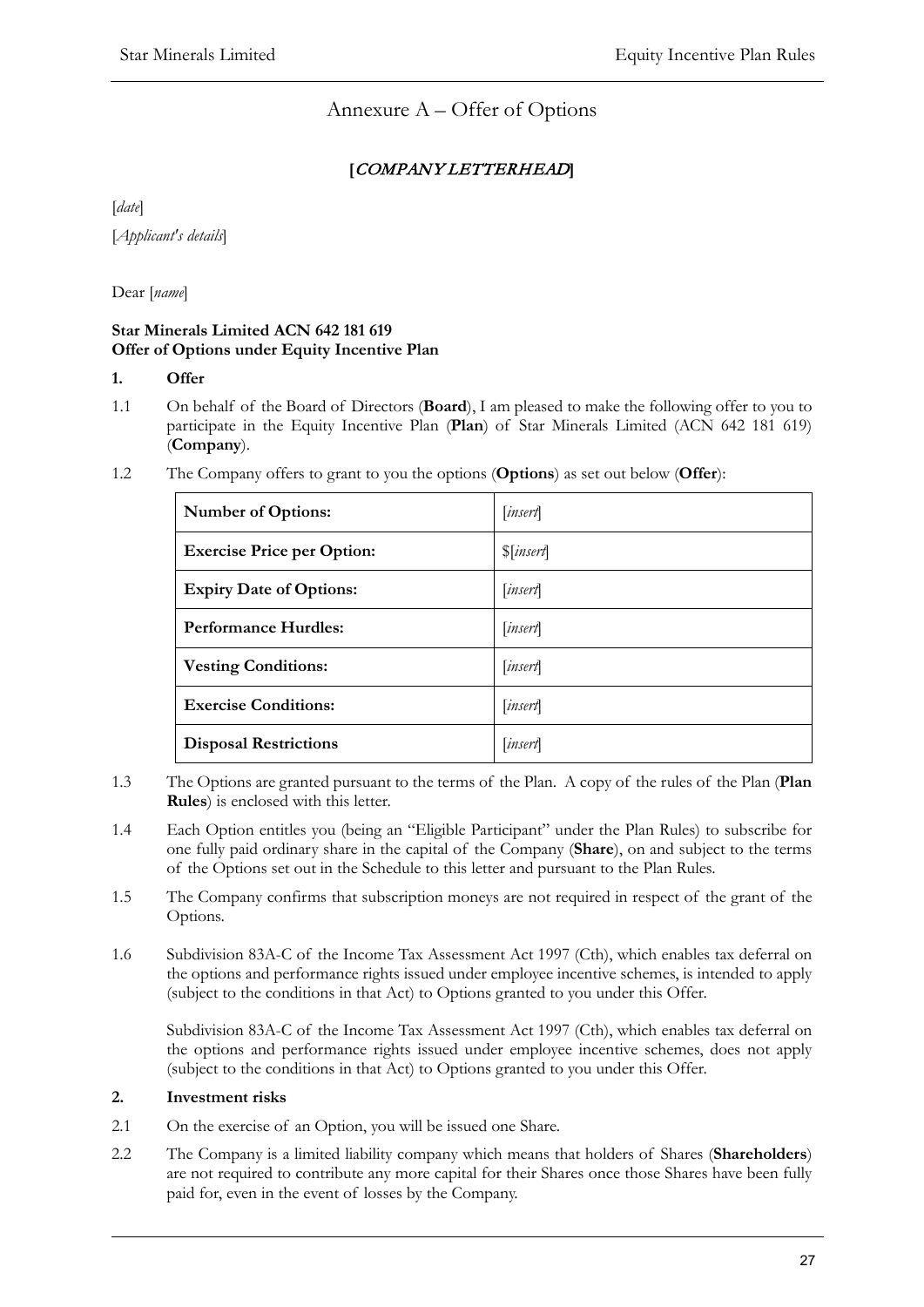- 2.3 However, it is possible that, if there are losses or profits fall, Shareholders may not receive dividends or dividends may be reduced and the value of their Shares may fall.
- 2.4 The price of Shares as quoted on the Australian Securities Exchange is volatile and moves up and down with market sentiment as well as with factors which are specific to the Company. The amount which you may receive on the sale of Shares may be higher or lower than their present market price.
- 2.5 At any one point in time, the factors that may impact the value of Shares include the Company's financial position, exploration activities and exploration results, and external factors including:
	- (a) movements in the general level of share prices on local and international share markets;
	- (b) developments in the resources industry and other industries generally;
	- (c) the economic outlook in Australia and internationally;
	- (d) changes in government fiscal, monetary and regulatory policies;
	- (e) turnover and volatility of financial markets in Australia and overseas;
	- (f) changes in interest rates, inflation rates, exchange rates and commodity prices, particularly for gold; and
	- (g) acts of terrorism, the occurrence of hostilities or natural disasters.

# **3. Market price of Shares**

The market price of Shares in Australian dollars is available on the website of ASX under the company code "STA".

### **4. Independent advice**

- 4.1 Any advice given by the Company in relation to Options offered under the Plan does not take into account the objectives, financial situation and needs of any participant in the Plan.
- 4.2 As a participant, you should consider obtaining your own financial product advice from a person who is licenced by the Australian Securities & Investments Commission to give such advice.

### **5. Acceptance of Offer**

If you would like to accept the Offer, please return the completed Options Acceptance Form enclosed with this letter to me at your earliest convenience and by no later than [*date*] so that we may make the necessary arrangements for the issue and grant of the Options.

Please contact us if you have any queries in relation to the above.

Yours faithfully

# **[**name**]**

[*title*] Star Minerals Limited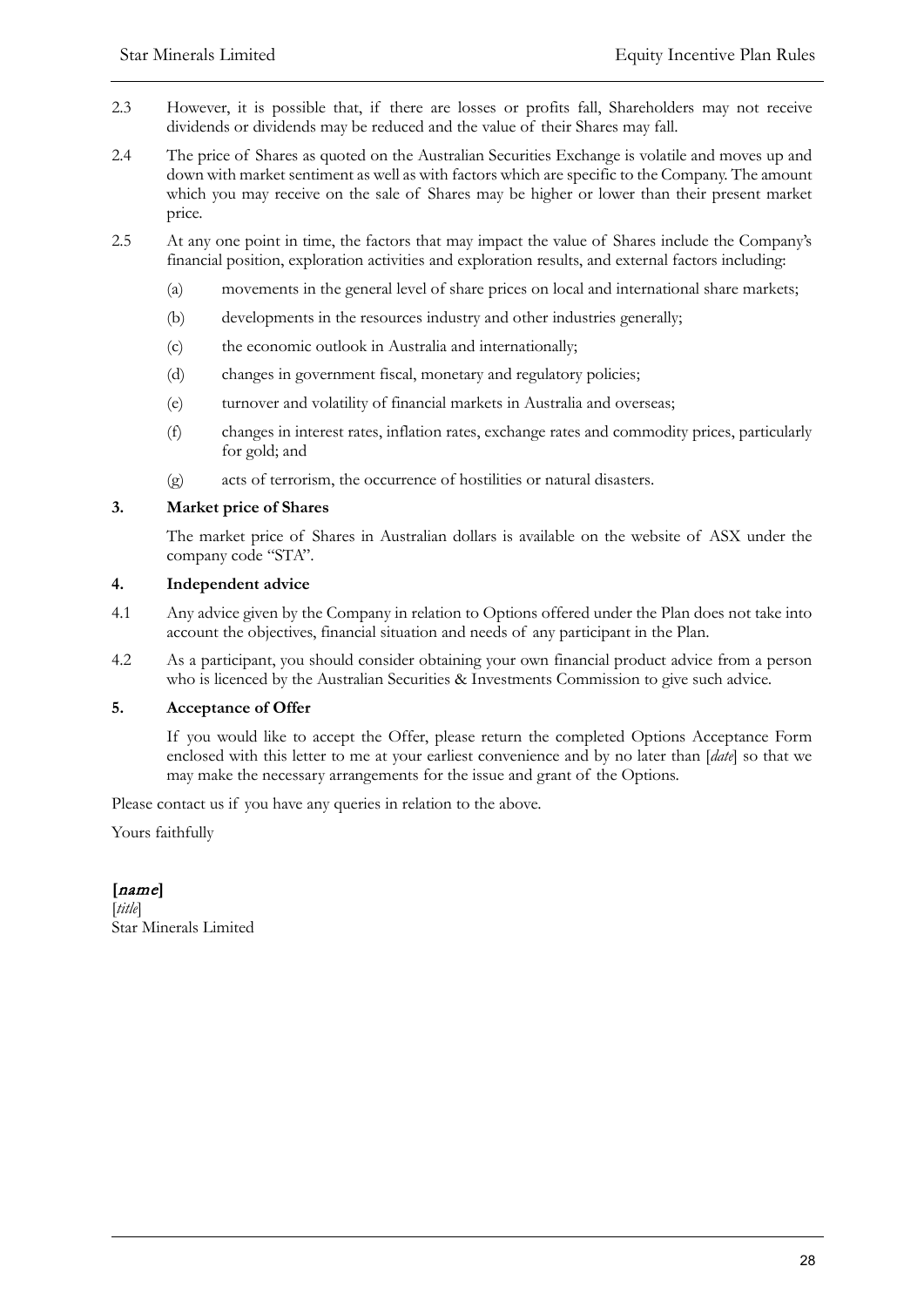# Annexure B – Acceptance of Offer of Options

### **Star Minerals Limited ACN 642 181 619**

# **OPTIONS ACCEPTANCE FORM – EMPLOYEE INCENTIVE PLAN**

TO: Star Minerals Limited [*address*]

| Ι,        | 'full |
|-----------|-------|
| name)     |       |
| of        |       |
| (address) |       |

HEREBY ACCEPT THE OFFER FOR the following options (**Options**) in Star Minerals Limited (ACN 642 181 619) (**Company**) pursuant to the rules (**Plan Rules**) of the Company's Equity Incentive Plan (**Plan**) on the following terms and conditions:

| <b>Number of Options:</b>         | insert                |
|-----------------------------------|-----------------------|
| <b>Exercise Price per Option:</b> | $\mathcal{S}[insert]$ |
| <b>Expiry Date of Options:</b>    | insert                |
| <b>Performance Hurdles:</b>       | [insert]              |
| <b>Vesting Conditions:</b>        | [insert]              |
| <b>Exercise Conditions:</b>       | <i>insert</i>         |
| <b>Disposal Restrictions</b>      | insert                |

Each of the Options entitles the Applicant (being an Eligible Participant under the Plan) to subscribe for one fully paid ordinary share in the capital of the Company (**Share**) on the terms of the Options and pursuant to the Plan Rules. No subscription monies are required in respect of the grant of an Option.

I agree to sign any further documents which may be required in connection with the acquisition of the Options which I have accepted.

I confirm that, upon exercise of the Options, I agree to be bound by the constitution of the Company and acknowledge that the Company is subject to ASX Listing Rules (and the discretionary powers of ASX).

Signature: ……………………………………… Date: ………………………………………

**Please sign and return the completed Acceptance Form to the Company Secretary of Star Minerals Limited as soon as possible (but in any event, before the closing time and date specified in the Offer).** 

|  |  |  |  | To be completed by the Applicant |
|--|--|--|--|----------------------------------|
|--|--|--|--|----------------------------------|

| Applicant Full Name<br>(if a company, include ACN) |  |
|----------------------------------------------------|--|
| <b>Applicant Address</b>                           |  |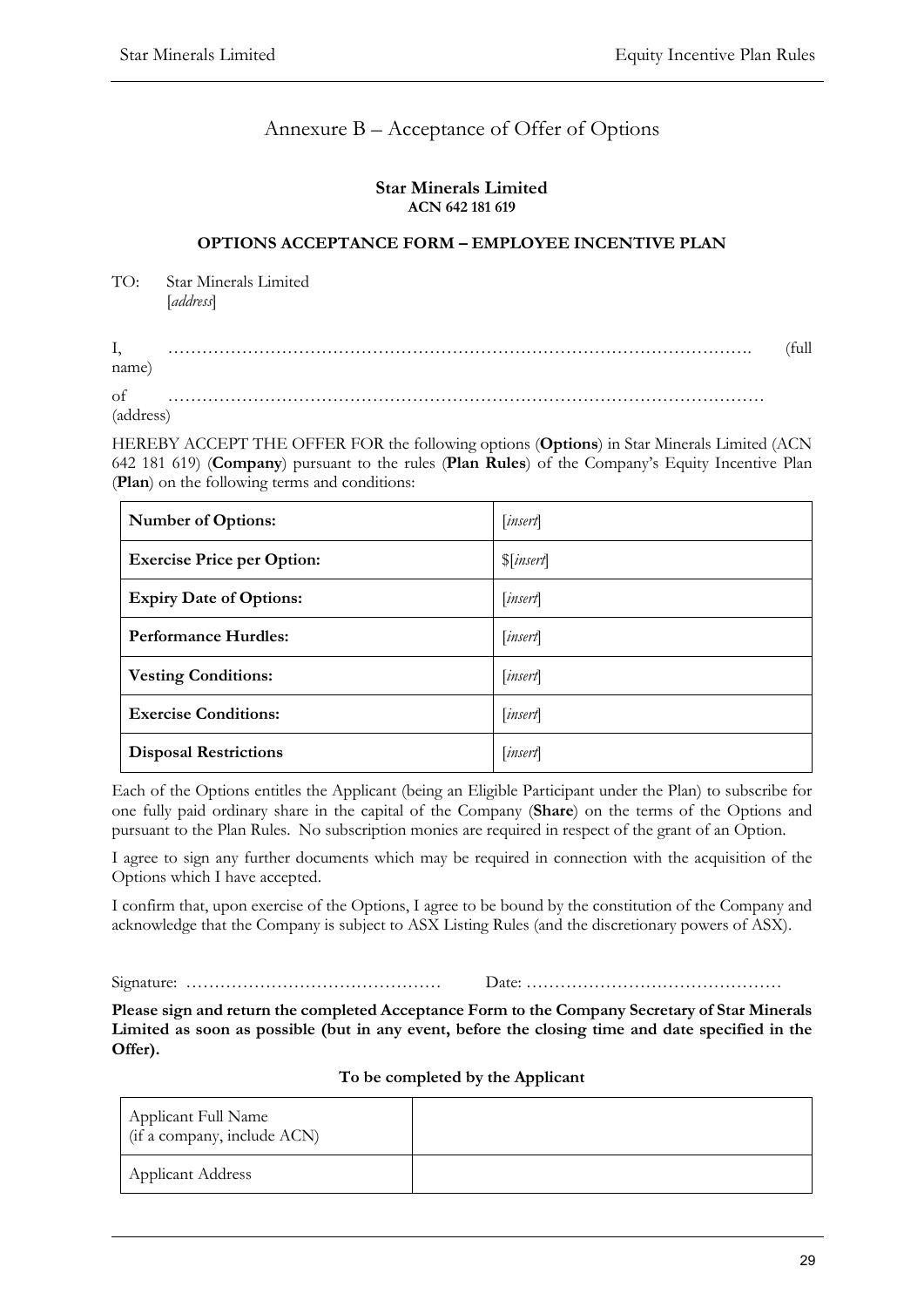| <b>Applicant Contact Name</b>      |  |
|------------------------------------|--|
| Applicant Contact Telephone Number |  |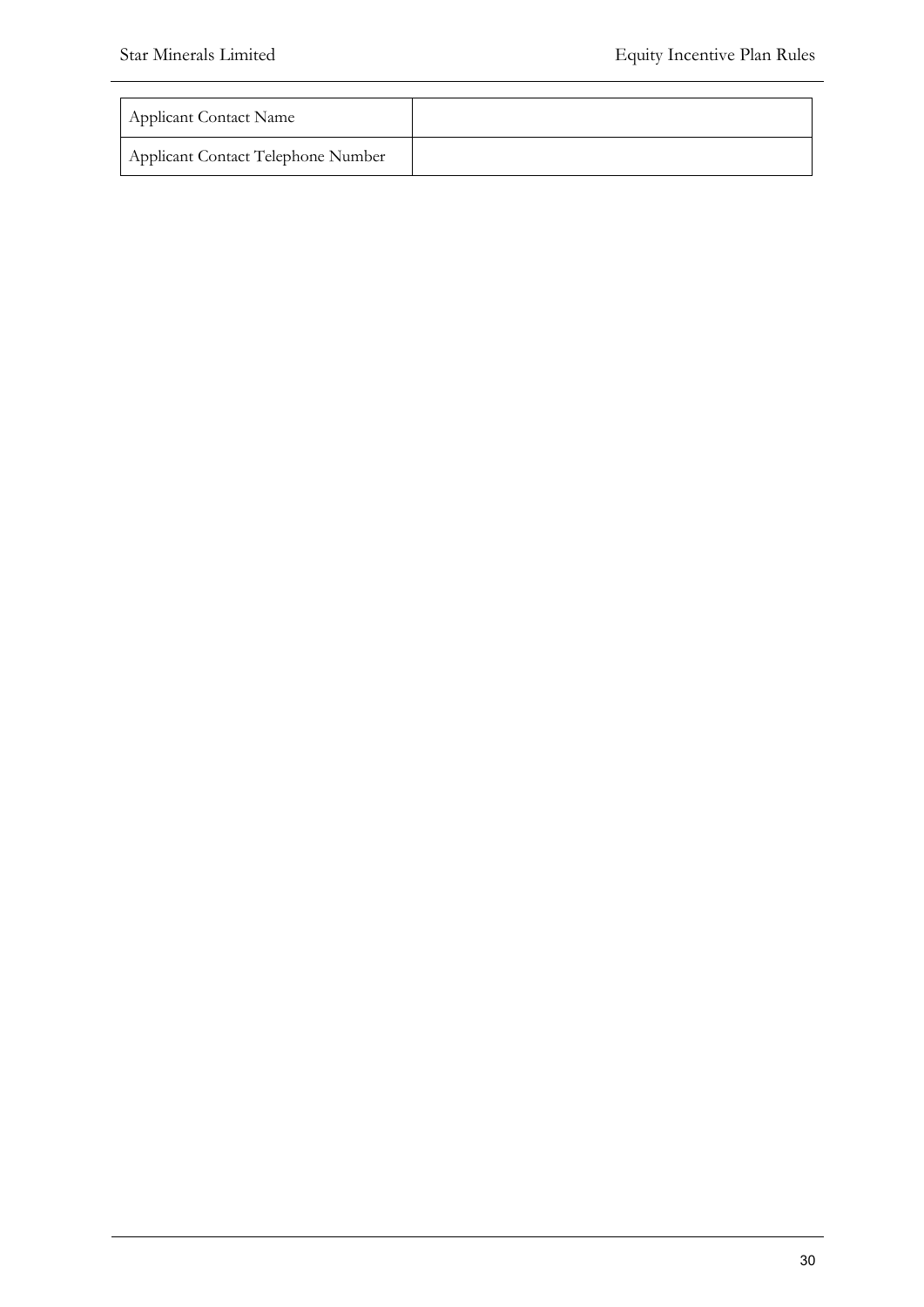# Annexure C – Option Certificate

#### **Star Minerals Limited ACN 642 181 619**

# **OPTION CERTIFICATE**

| <b>REGISTERED OFFICE:</b> | <b>Star Minerals Limited</b> |
|---------------------------|------------------------------|
|                           | [address]                    |

# **CERTIFICATE NUMBER:** [*insert certificate number*]

Issued under the authority of the Board of Directors of Star Minerals Limited (ACN 642 181 619) (**Company**).

# THIS IS TO CERTIFY THAT:

The holder named below is the registered holder of the following Options exercisable over fully paid ordinary shares in the Company. The terms of the Options are as contained in the Company's Equity Incentive Plan Rules.

**[**insert name of Option holder**] [**insert address of Option holder**] [**insert number**] Options**

Dated this *[insert*] day of *[insert month] [insert year]* 

Executed by **Star Minerals Limited (ACN 642**  ) **181 619)** in accordance with section 127 of the ) Corporations Act: )

Signature of director Signature of secretary / director

Print name of director Print name of secretary / director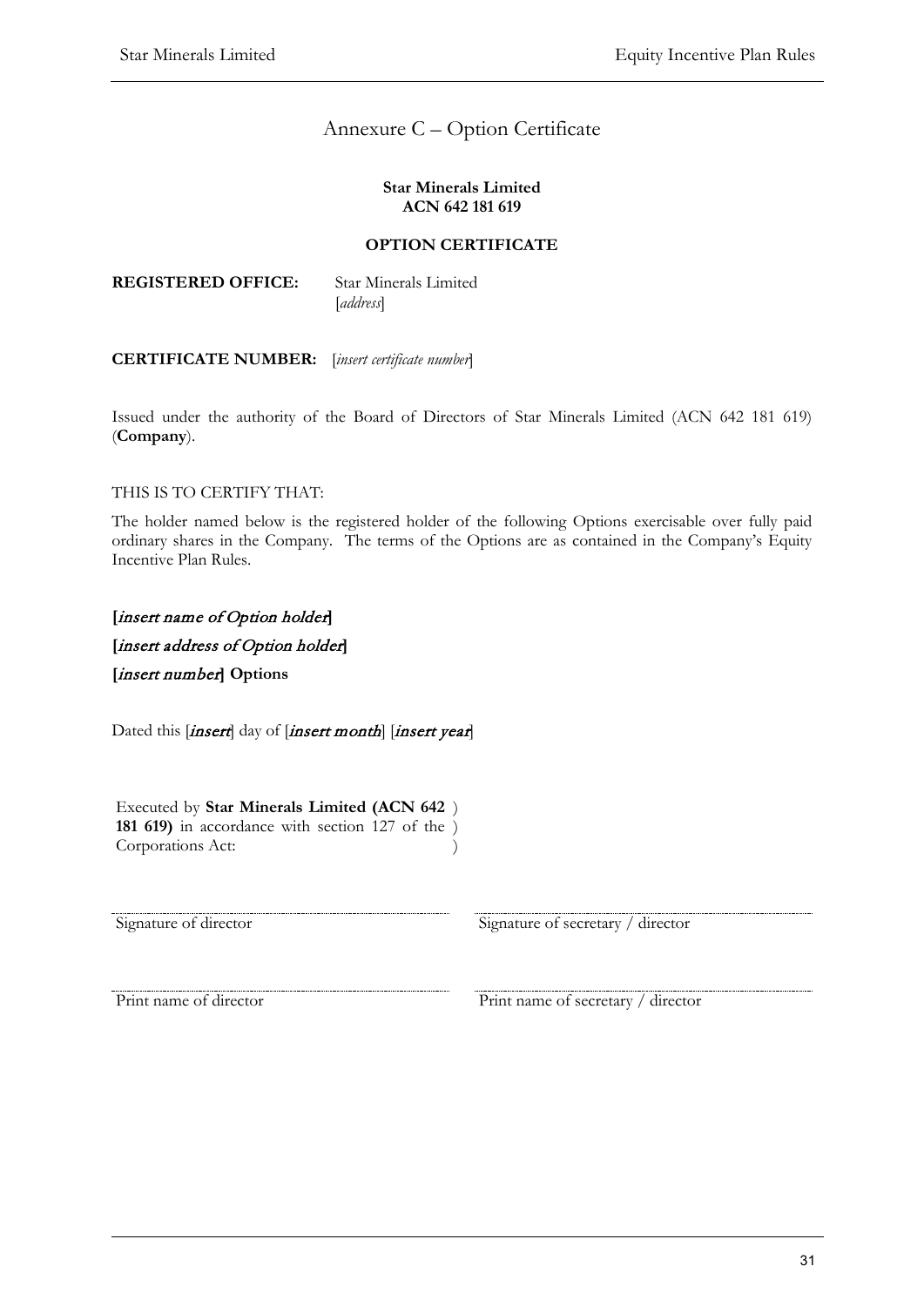# Annexure D – Notice of exercise of Options

### **Star Minerals Limited ACN 642 181 619**

# **NOTICE OF EXERCISE OF OPTIONS**

TO: Star Minerals Limited [*address*]

| $I/we$ . |  |  |
|----------|--|--|
| Ωt       |  |  |

being the registered holder(s) of Options hereby exercise ………………… Options to subscribe for fully paid ordinary shares in the capital of Star Minerals Limited (ACN 642 181 619) (**Company**).

I/we enclose application monies of \$ ………………

I/we authorise you to register me/us as the holder of the shares to be issued and I/we agree to accept such shares and be bound by the constitution of the Company.

Payment can be made by:

- Cheque (made payable to the Company) and attached to this Notice of Exercise of Options; or
- Direct deposit to the Company:
	- Bank: BSB: Account no.:

Dated this ………………………day of …………………………….20…..

Individual / Sole Director and Sole Company Secretary

Director Director / Company Secretary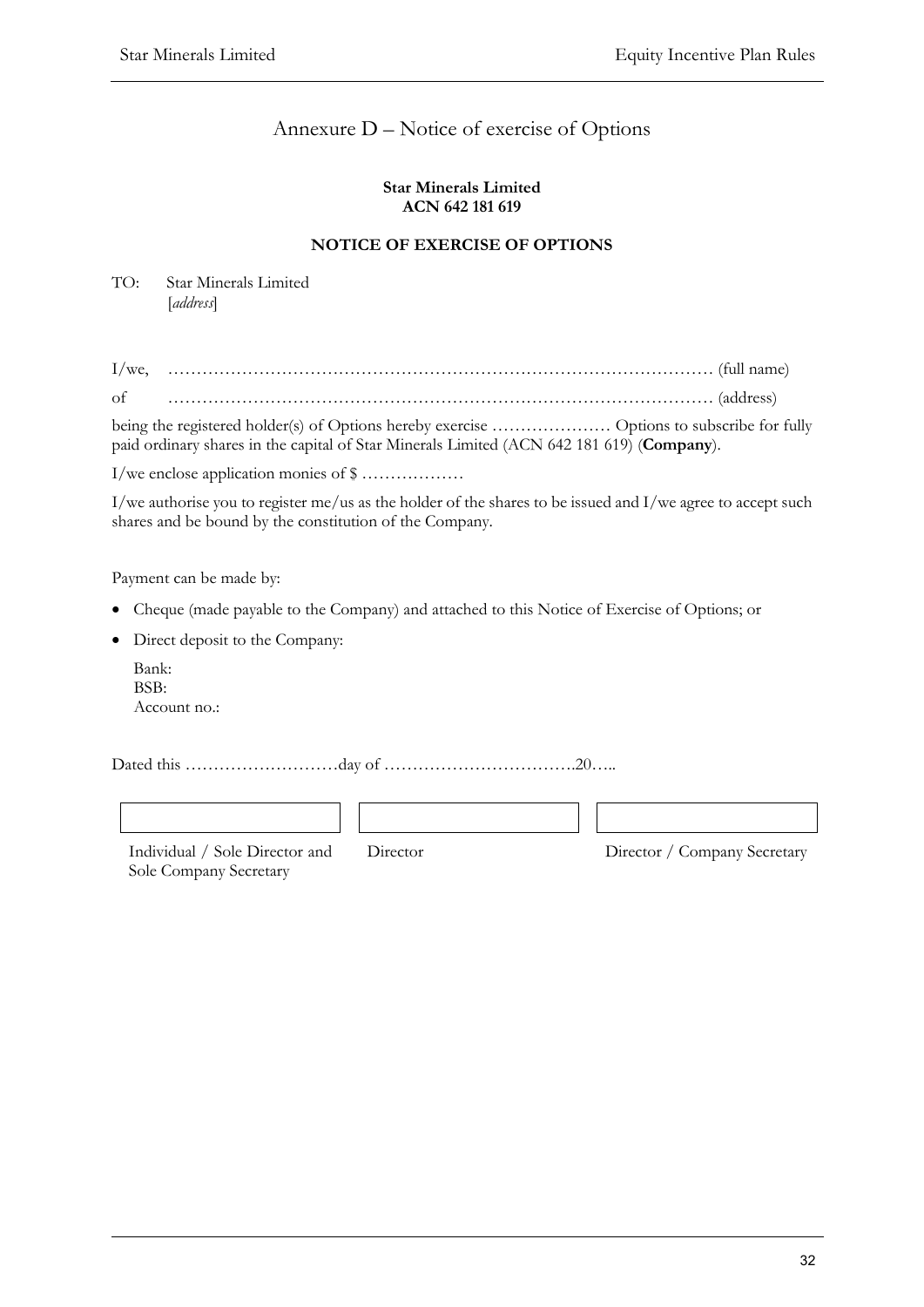# Annexure E – Offer of Performance Rights

# **[**COMPANY LETTERHEAD**]**

[*date*] [Applicant's details]

Dear [*name*]

# **Star Minerals Limited (ACN 642 181 619) Offer of Performance Rights under Equity Incentive Plan**

# **1. Offer**

- 1.1 On behalf of the Board of Directors (**Board**), I am pleased to make the following offer to you to participate in the Equity Incentive Plan (**Plan**) of Star Minerals Limited (ACN 642 181 619) (**Company**).
- 1.2 The Company offers to grant to you the performance rights (**Performance Rights**) as set out below (**Offer**):

| <b>Number of Performance Rights:</b>         | <i>insert</i>                                         |  |
|----------------------------------------------|-------------------------------------------------------|--|
| <b>Exercise Price per Performance Right:</b> | <i>S[insert</i> ] [Insert "nil" if no Exercise Price] |  |
| <b>Expiry Date of Performance Rights:</b>    | <i>insert</i>                                         |  |
| <b>Performance Hurdles:</b>                  | <i>insert</i>                                         |  |
| <b>Vesting Conditions:</b>                   | <i>insert</i>                                         |  |
| <b>Exercise Conditions:</b>                  | <i>insert</i>                                         |  |
| <b>Disposal Restrictions</b>                 | <i>insert</i>                                         |  |

- 1.3 The Performance Rights are granted pursuant to the terms of the Plan. A copy of the rules of the Plan (**Plan Rules**) is enclosed with this letter.
- 1.4 Each Performance Right entitles you (being an "Eligible Participant" under the Plan Rules) to be issued one fully paid ordinary share in the capital of the Company (**Share**), on and subject to the terms of the Performance Rights set out in the Schedule to this letter and pursuant to the Plan Rules.
- 1.5 The Company confirms that subscription moneys are not required in respect of the grant of the Performance Rights.
- 1.6 Subdivision 83A-C of the Income Tax Assessment Act 1997 (Cth), which enables tax deferral on the options and performance rights issued under employee incentive schemes, is intended to apply (subject to the conditions in that Act) to Performance Rights granted to you under this Offer.

Subdivision 83A-C of the Income Tax Assessment Act 1997 (Cth), which enables tax deferral on the options and performance rights issued under employee incentive schemes, does not apply (subject to the conditions in that Act) to Performance Rights granted to you under this Offer.

### **2. Investment risks**

2.1 On the exercise of a Performance Right, you will be issued one Share.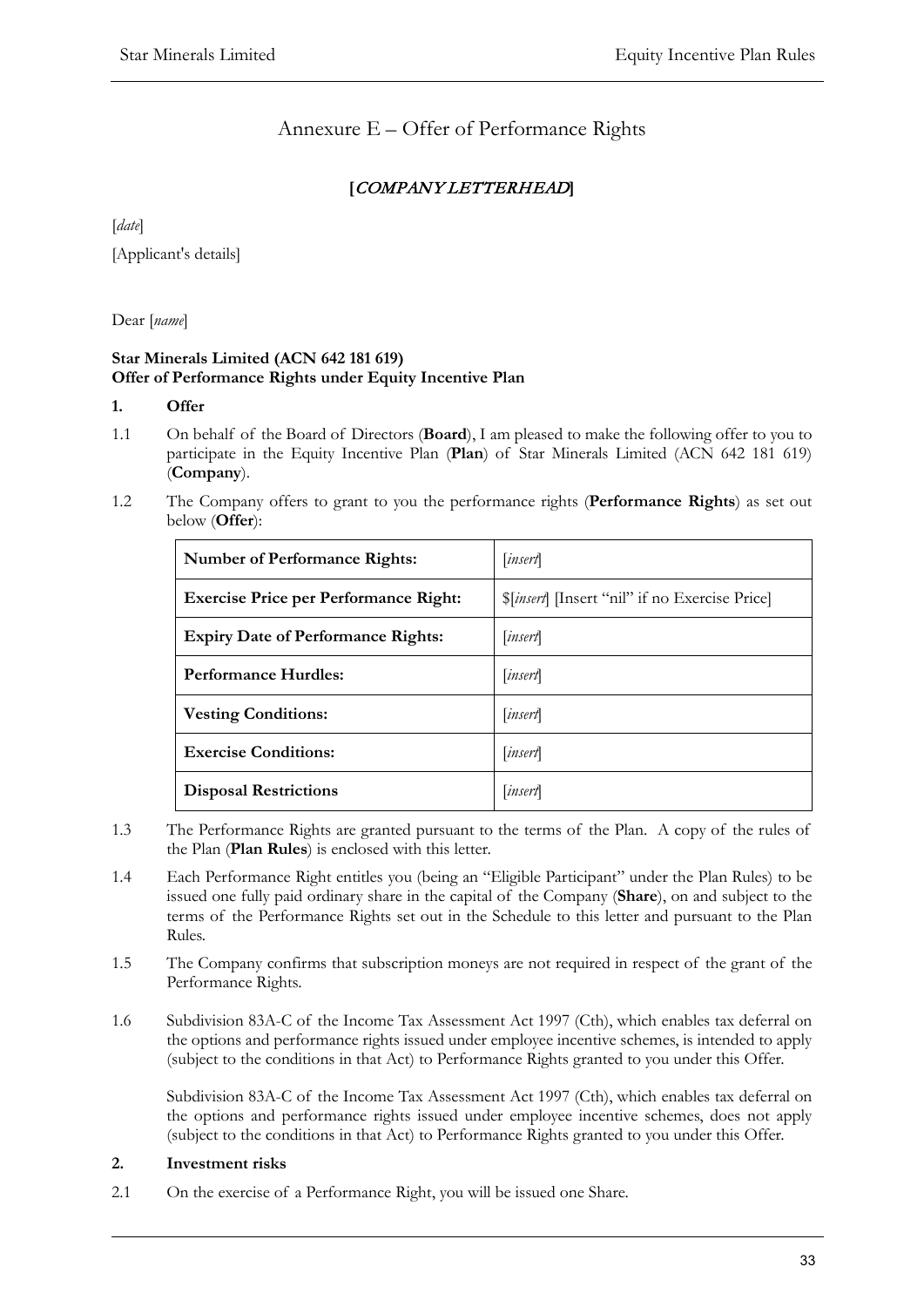- 2.2 The Company is a limited liability company which means that holders of Shares (**Shareholders**) are not required to contribute any more capital for their Shares once those Shares have been fully paid for, even in the event of losses by the Company.
- 2.3 However, it is possible that, if there are losses or profits fall, Shareholders may not receive dividends or dividends may be reduced and the value of their Shares may fall.
- 2.4 The price of Shares as quoted on the Australian Securities Exchange is volatile and moves up and down with market sentiment as well as with factors which are specific to the Company. The amount which you may receive on the sale of Shares may be higher or lower than their present market price.
- 2.1 At any one point in time, the factors that may impact the value of Shares include the Company's financial position, exploration activities and exploration results, and external factors including:
	- (a) movements in the general level of share prices on local and international share markets;
	- (b) developments in the resources industry and other industries generally;
	- (c) the economic outlook in Australia and internationally;
	- (d) changes in government fiscal, monetary and regulatory policies;
	- (e) turnover and volatility of financial markets in Australia and overseas;
	- (f) changes in interest rates, inflation rates, exchange rates and commodity prices, particularly for gold; and
	- (g) acts of terrorism, the occurrence of hostilities or natural disasters.

# **3. Market price of Shares**

The market price of Shares in Australian dollars is available on the website of ASX under the company code "STA".

### **4. Independent advice**

- 4.1 Any advice given by the Company in relation to Performance Rights offered under the Plan does not take into account the objectives, financial situation and needs of any participant in the Plan.
- 4.2 As a participant, you should consider obtaining your own financial product advice from a person who is licenced by the Australian Securities & Investments Commission to give such advice.

# **5. Acceptance of Offer**

If you would like to accept the Offer, please return the completed Performance Rights Acceptance Form enclosed with this letter to me at your earliest convenience and by no later than [*date*] so that we may make the necessary arrangements for the issue and grant of the Performance Rights.

Please contact us if you have any queries in relation to the above.

Yours faithfully

**[**name**]** [*title*] Star Minerals Limited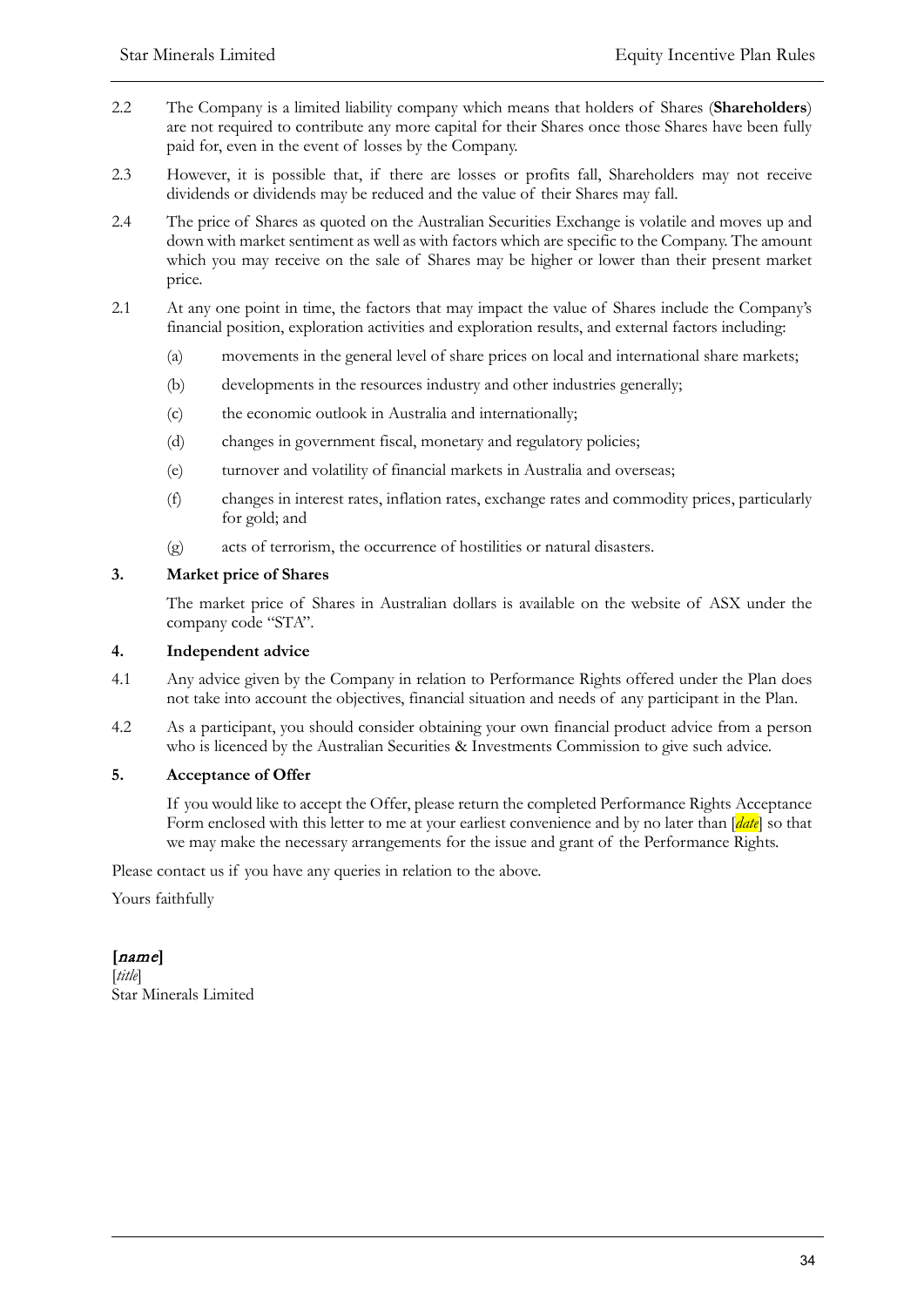# Annexure F – Acceptance of Offer of Performance Rights

### **Star Minerals Limited ACN 642 181 619**

### **PERFORMANCE RIGHTS ACCEPTANCE FORM – EMPLOYEE INCENTIVE PLAN**

TO: Star Minerals Limited [*address*]

I, equal to the contract of the contract of the contract of the contract of the contract of the contract of the contract of the contract of the contract of the contract of the contract of the contract of the contract of th of \_\_\_\_\_\_\_\_\_\_\_\_\_\_\_\_\_\_\_\_\_\_\_\_\_\_\_\_\_\_\_\_\_\_\_\_\_\_\_\_\_\_\_\_\_\_\_\_\_\_\_\_\_\_\_\_\_\_\_ (address)

HEREBY ACCEPT THE OFFER FOR the following performance rights (**Performance Rights**) in Star Minerals Limited (ACN 642 181 619) (**Company**) on the terms and conditions contained in the Company's letter of offer dated [*date*] and the rules (**Plan Rules**) of the Company's Equity Incentive Plan (**Plan**):

| <b>Number of Performance Rights:</b>         | insert                                         |
|----------------------------------------------|------------------------------------------------|
| <b>Exercise Price per Performance Right:</b> | \$[insert] [Insert "nil" if no Exercise Price] |
| <b>Expiry Date of Performance Rights:</b>    | <i>insert</i>                                  |
| <b>Performance Hurdles:</b>                  | <i>insert</i>                                  |
| <b>Vesting Conditions:</b>                   | <i>insert</i>                                  |
| <b>Exercise Conditions:</b>                  | <i>insert</i>                                  |
| <b>Disposal Restrictions</b>                 | insert                                         |

Each of the Performance Rights entitles the Applicant (being an Eligible Participant under the Plan Rules) to subscribe for one fully paid ordinary share in the capital of the Company on the terms of the Performance Rights and pursuant to the Plan Rules. No subscription monies are required in respect of the grant of a Performance Right.

I agree to sign any further documents which may be required in connection with the acquisition of the Performance Rights which I have accepted.

I confirm that, upon exercise of the Performance Rights, I agree to be bound by the Constitution of the Company and acknowledge that the Company is subject to ASX Listing Rules (and the discretionary powers of ASX).

Signature: ……………………………………….Date: ………………………………..

**Please sign and return the completed Acceptance Form to the Company Secretary of Star Minerals Limited as soon as possible (but in any event, before the closing time and date specified in the Offer).** 

|  | To be completed by the Applicant |  |
|--|----------------------------------|--|
|--|----------------------------------|--|

| Applicant Full Name<br>(if a company, include ACN) |  |
|----------------------------------------------------|--|
| <b>Applicant Address</b>                           |  |
| <b>Applicant Contact Name</b>                      |  |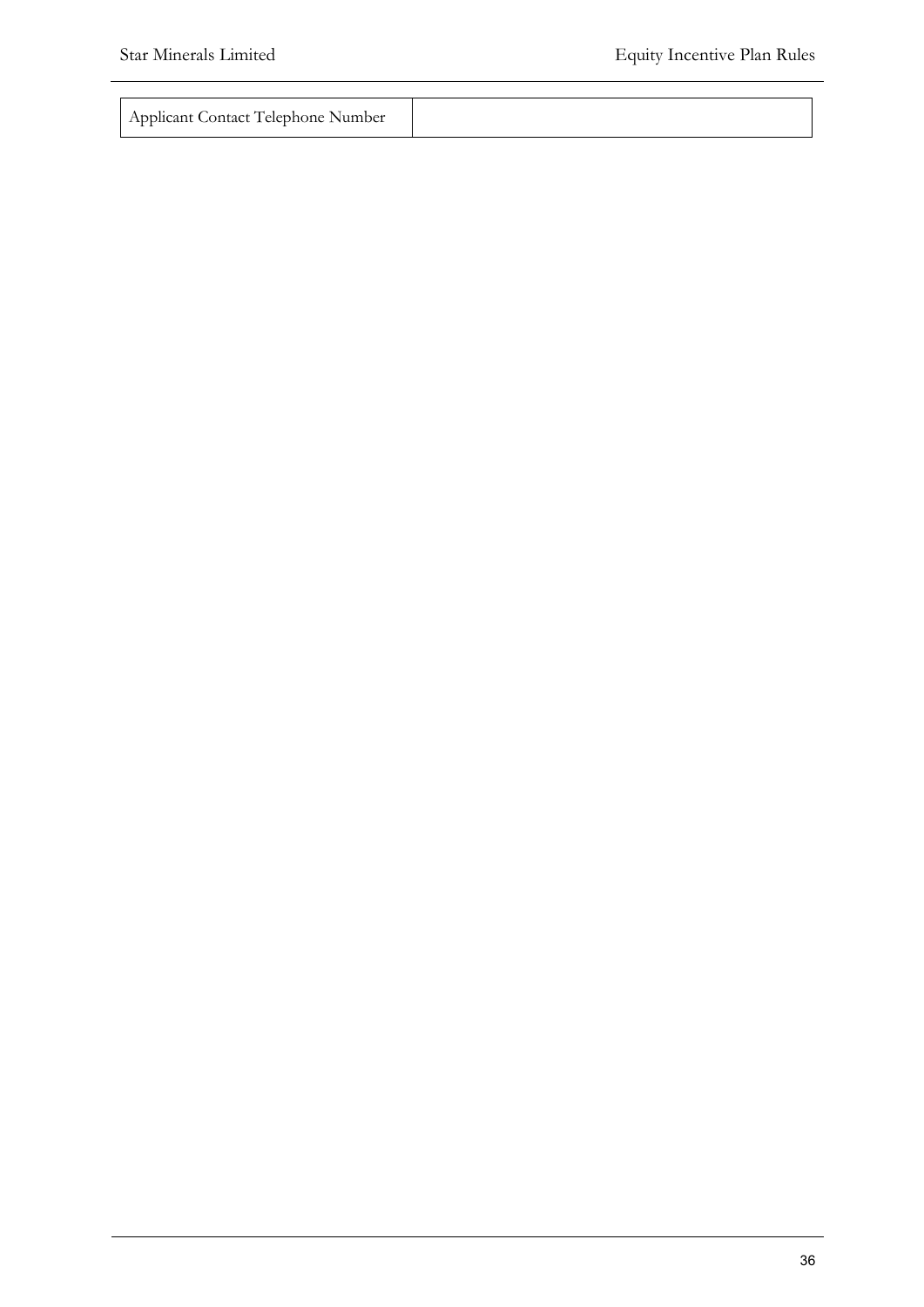# Annexure G – Performance Rights Certificate

### **Star Minerals Limited ACN 642 181 619**

# **PERFORMANCE RIGHTS CERTIFICATE**

**REGISTERED OFFICE:** Star Minerals Limited [*address*]

# **CERTIFICATE NUMBER:** [*insert certificate number*]

Issued under the authority of the Board of Directors of Star Minerals Limited (ACN 642 181 619) (**Company**).

# THIS IS TO CERTIFY THAT:

The holder named below is the registered holder of the following Performance Rights in relation to fully paid ordinary shares in the Company. The terms of the Performance Rights are as contained in the Company's letter of offer dated [*date*] and the Company's Equity Incentive Plan Rules.

**[**insert name of Performance Right holder**] [**insert address of Performance Rights holder**] [**insert number**] Performance Rights**

Dated this [*date*] day of [*month*] [*year*]

Executed by **Star Minerals Limited (ACN 642**  ) **181 619)** in accordance with section 127 of the ) Corporations Act: )

Signature of director Signature of secretary / director

Print name of director Print name of secretary / director